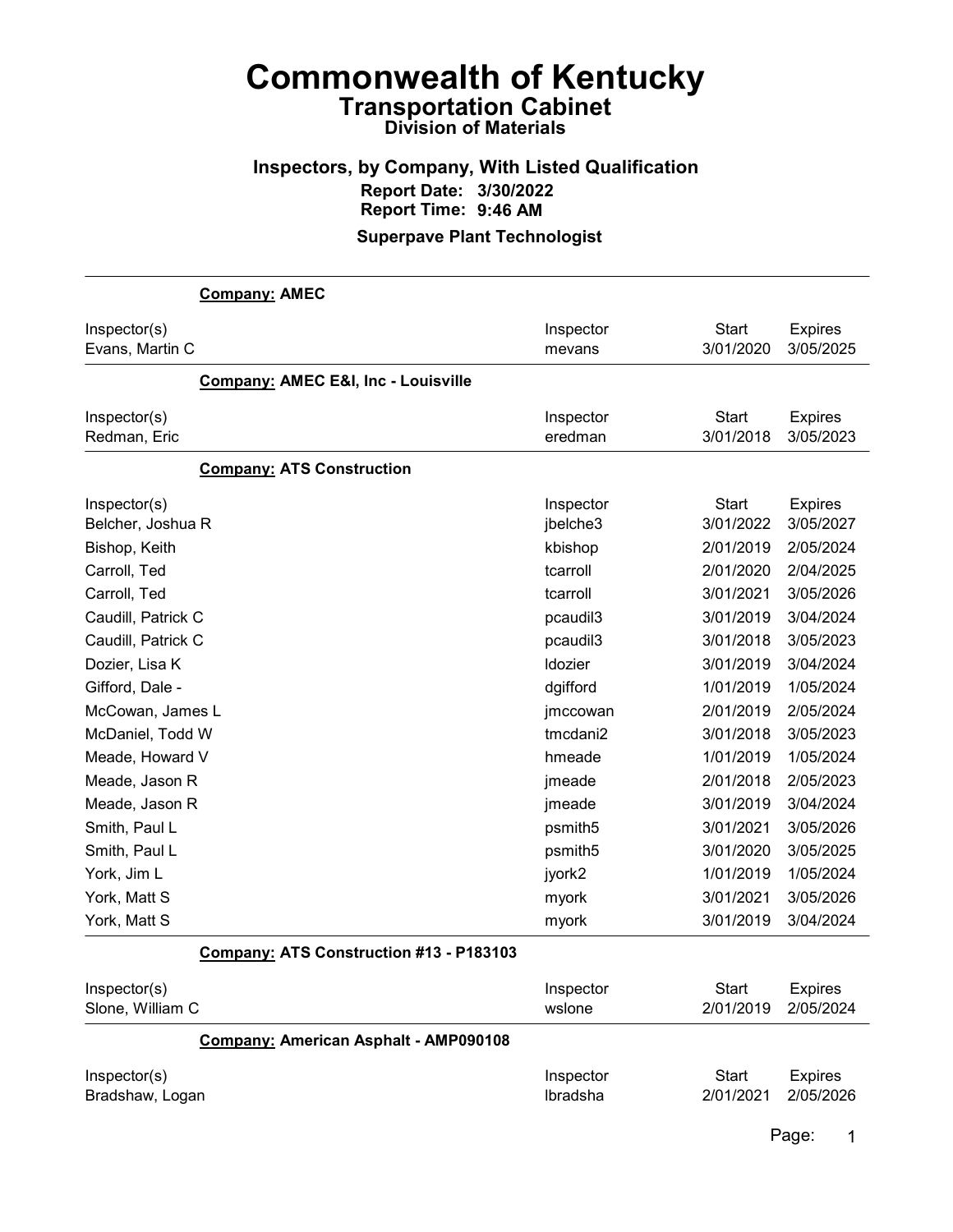## Inspectors, by Company, With Listed Qualification Report Date: 3/30/2022 Report Time: 9:46 AM

| Cottle, Billy G                                         | bcottle      | 1/01/2021    | 1/05/2026             |
|---------------------------------------------------------|--------------|--------------|-----------------------|
| Maynard, Caleb                                          | cmaynard     | 3/01/2021    | 3/05/2026             |
| Maynard, Caleb                                          | cmaynard     | 1/01/2021    | 1/05/2026             |
| Thomas, Shawn                                           | sthomas4     | 2/01/2021    | 2/05/2026             |
| Company: American Engineers, Inc. - Glasgow             |              |              |                       |
| Inspector(s)                                            | Inspector    | <b>Start</b> | <b>Expires</b>        |
| Howe, Logan C                                           | <b>Ihowe</b> | 3/01/2019    | 3/04/2024             |
| Howe, Logan C                                           | <b>Ihowe</b> | 2/01/2019    | 2/05/2024             |
| Rhoades, Tyler D                                        | trhoade2     | 2/01/2022    | 2/05/2027             |
| <b>Company: Barrett Paving Materials - Cincinnati</b>   |              |              |                       |
| Inspector(s)                                            | Inspector    | <b>Start</b> | <b>Expires</b>        |
| Elliott, Michael E                                      | melliot2     | 3/01/2019    | 3/04/2024             |
| Elliott, Michael E                                      | melliot2     | 2/01/2018    | 2/05/2023             |
| Jebsen, James M                                         | jjebsen      |              | 12/01/2018 12/05/2023 |
| Trefzger, Joseph F                                      | jtrefzge     |              | 12/01/2019 12/04/2024 |
| <b>Company: Bitumen Supply LLC</b>                      |              |              |                       |
| Inspector(s)                                            | Inspector    | <b>Start</b> | <b>Expires</b>        |
| Lewis, Anthony                                          | alewis2      | 2/01/2020    | 2/04/2025             |
| <b>Company: Blankenship Asphalt Tech &amp; Training</b> |              |              |                       |
| Inspector(s)                                            | Inspector    | <b>Start</b> | <b>Expires</b>        |
| Burkhart, Jaxon K                                       | jburkhar     | 3/01/2022    | 3/05/2027             |
| McKay, Zack                                             | zmckay       | 3/01/2021    | 3/05/2026             |
| McKay, Zack                                             | zmckay       | 2/01/2020    | 2/04/2025             |
| Company: Bluegrass Paving - AMP060301                   |              |              |                       |
| Inspector(s)                                            | Inspector    | <b>Start</b> | <b>Expires</b>        |
| Crabtree, Chance J                                      | ccrabtr3     | 3/01/2021    | 3/05/2026             |
| Readnour, Jason A                                       | jreadnou     | 1/01/2019    | 1/05/2024             |
| <b>Company: Bluegrass Testing</b>                       |              |              |                       |
| Inspector(s)                                            | Inspector    | <b>Start</b> | <b>Expires</b>        |
| Berry, Jesse K                                          | jberry3      | 3/01/2018    | 3/05/2023             |
| Brutscher, Matt A                                       | mbrutsch     | 3/01/2018    | 3/05/2023             |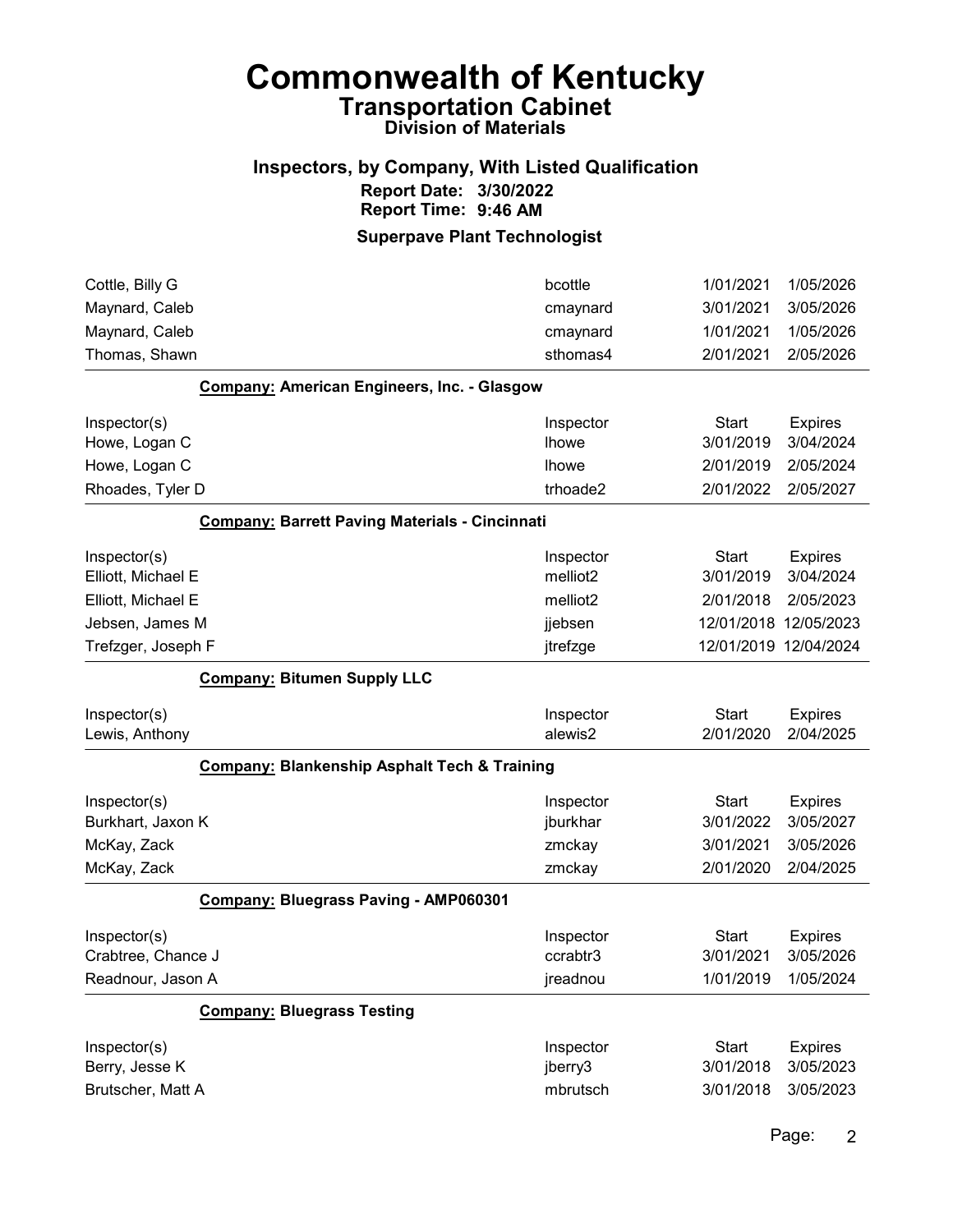#### Inspectors, by Company, With Listed Qualification Report Date: 3/30/2022 Report Time: 9:46 AM Superpave Plant Technologist

Davies, Robert S rdavies 3/01/2021 3/05/2026 Fields, Emmanuel E efields2 3/01/2018 3/05/2023 Finch, Tanner L tfinch 3/01/2020 3/05/2025 Ford, Jake E jford4 3/01/2018 3/05/2023 Garcia, Jonathan jgarcia 2/01/2021 2/05/2026 Garrett, Brandon M bgarrett 3/01/2018 3/05/2023 Gettings, Donald L and Content of the Secret Australian Content of the distribution of the distribution of the distribution of the distribution of the distribution of the distribution of the distribution of the distributio Myers, Marshall C mmyers2 3/01/2018 3/05/2023 Porter, Christopher J cporter 3/01/2022 3/05/2027 Quire, Robert S rquire 12/01/2020 12/05/2025 Riggle, Matthew T mriggle 1/01/2021 1/05/2026 Roberts, John P jrobert8 3/01/2018 3/05/2023 Sanders, Jacob T jsander6 2/01/2022 2/05/2027 Satterly, Alex B asatterl 3/01/2021 3/05/2026 Smith, Robert R rsmith4 3/01/2020 3/05/2025 Tran, Kevin K ktran 2/01/2022 2/05/2027 Wilson, Clayton cwilson6 3/01/2018 3/05/2023 Wilson, Clayton cwilson6 3/01/2021 3/05/2026 Company: Central Office Materials Inspector(s) **Inspector** Start Expires Bumgardner, Tamara L tbumgard 3/01/2018 3/05/2023 Clements, Billy R bclement 3/01/2018 3/05/2023 Hazelett, Jason S jhazelet 3/01/2022 3/05/2027 Hazelett, Jason S<br>  $\mu$  3/01/2020 3/05/2025

McLeod, Andrew J amcleod 4/01/2021 4/05/2026 McLeod, Andrew J amcleod 3/01/2020 3/05/2025 Paul, Mark E mpaul 2/01/2019 2/05/2024 Rice, David S drice 2/01/2020 2/04/2025 Rich, Eric W erich 3/01/2021 3/05/2026 Sallee, Tate R tsallee 1/01/2021 1/05/2026 Semones, Alexander R assemble 3/01/2022 3/05/2027 Semones, Robert T and Transfer Controller Semones and Structure 3/01/2022 3/05/2027

Company: Charles DeWeese Construction, Inc.

Inspector(s) **Inspector** Start Expires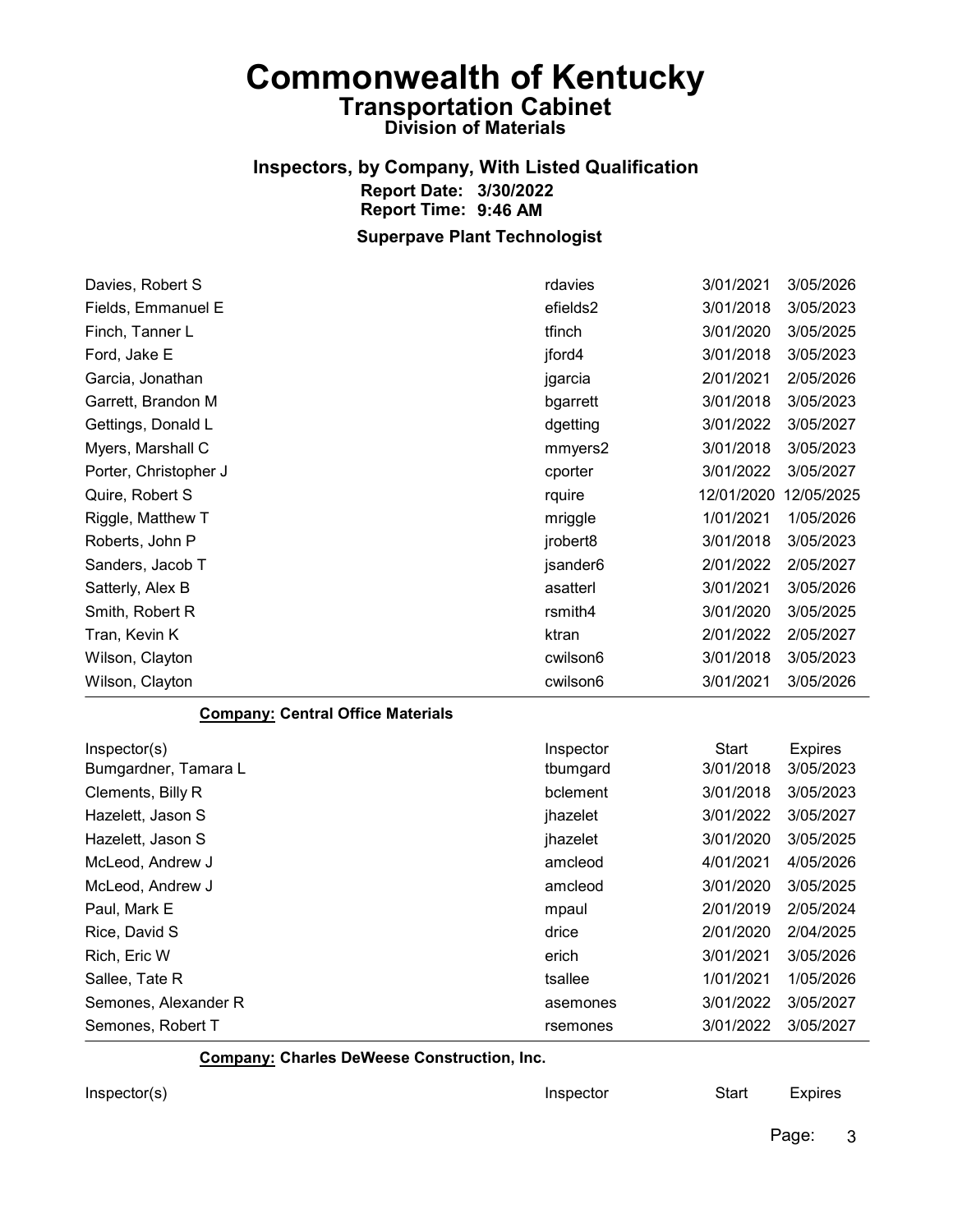## Inspectors, by Company, With Listed Qualification Report Date: 3/30/2022 Report Time: 9:46 AM

## Superpave Plant Technologist

| Crimmons, Corey V                 |                                                          | ccrimmon              | 2/01/2022                 | 2/05/2027                   |
|-----------------------------------|----------------------------------------------------------|-----------------------|---------------------------|-----------------------------|
| Gearlds, Brian T                  |                                                          | bgearlds              | 3/01/2018                 | 3/05/2023                   |
| Hale, Christopher T               |                                                          | chale                 | 1/01/2022                 | 1/05/2027                   |
| Reynolds, Roy D                   |                                                          | rreynol2              | 5/01/2021                 | 5/05/2026                   |
| Taylor, Robert E                  |                                                          | rtaylor2              | 2/01/2019                 | 2/05/2024                   |
|                                   | <b>Company: Construction Materials Lab - Sellersburg</b> |                       |                           |                             |
| Inspector(s)                      |                                                          | Inspector             | <b>Start</b>              | <b>Expires</b>              |
| Belden, Robert E                  |                                                          | bbelden               | 12/01/2018                | 12/05/2023                  |
| Cox, Robert D                     |                                                          | rcox3                 |                           | 12/01/2018 12/05/2023       |
|                                   | <b>Company: D-01 Materials Section</b>                   |                       |                           |                             |
| Inspector(s)                      |                                                          | Inspector             | <b>Start</b>              | <b>Expires</b>              |
| Friedlander, Paul J               |                                                          | pfriedla              | 3/01/2021                 | 3/05/2026                   |
| Hurt, Donna M                     |                                                          | dhurt                 | 3/01/2021                 | 3/05/2026                   |
| Ortt, Eric D                      |                                                          | eortt                 | 3/01/2021                 | 3/05/2026                   |
| Turner, Charles K                 |                                                          | cturner               | 3/01/2021                 | 3/05/2026                   |
|                                   | <b>Company: D-02 Hopkinsville Section</b>                |                       |                           |                             |
| Inspector(s)<br>Buchannon, Eric J |                                                          | Inspector<br>jbuchann | <b>Start</b><br>3/01/2022 | <b>Expires</b><br>3/05/2027 |
|                                   | <b>Company: D-02 Materials Section</b>                   |                       |                           |                             |
| Inspector(s)                      |                                                          | Inspector             | <b>Start</b>              | <b>Expires</b>              |
| Rudd, John W                      |                                                          | jrudd                 | 2/01/2020                 | 2/04/2025                   |
| Rudd, John W                      |                                                          | jrudd                 | 4/01/2021                 | 4/05/2026                   |
| Webb, Kevin W                     |                                                          | kwebb                 | 3/01/2022                 | 3/05/2027                   |
|                                   | <b>Company: D-03 Glasgow Section</b>                     |                       |                           |                             |
| Inspector(s)                      |                                                          | Inspector             | <b>Start</b>              | <b>Expires</b>              |
| Cline, Richey B                   |                                                          | rcline                | 3/01/2021                 | 3/05/2026                   |
| Cline, Richey B                   |                                                          | rcline                | 2/01/2021                 | 2/05/2026                   |
| Kidd, Benjamin P                  |                                                          | bkidd                 | 3/01/2021                 | 3/05/2026                   |
| Kidd, Benjamin P                  |                                                          | bkidd                 | 2/01/2021                 | 2/05/2026                   |
|                                   | <b>Company: D-03 Materials Section</b>                   |                       |                           |                             |
| Inspector(s)                      |                                                          | Inspector             | <b>Start</b>              | <b>Expires</b>              |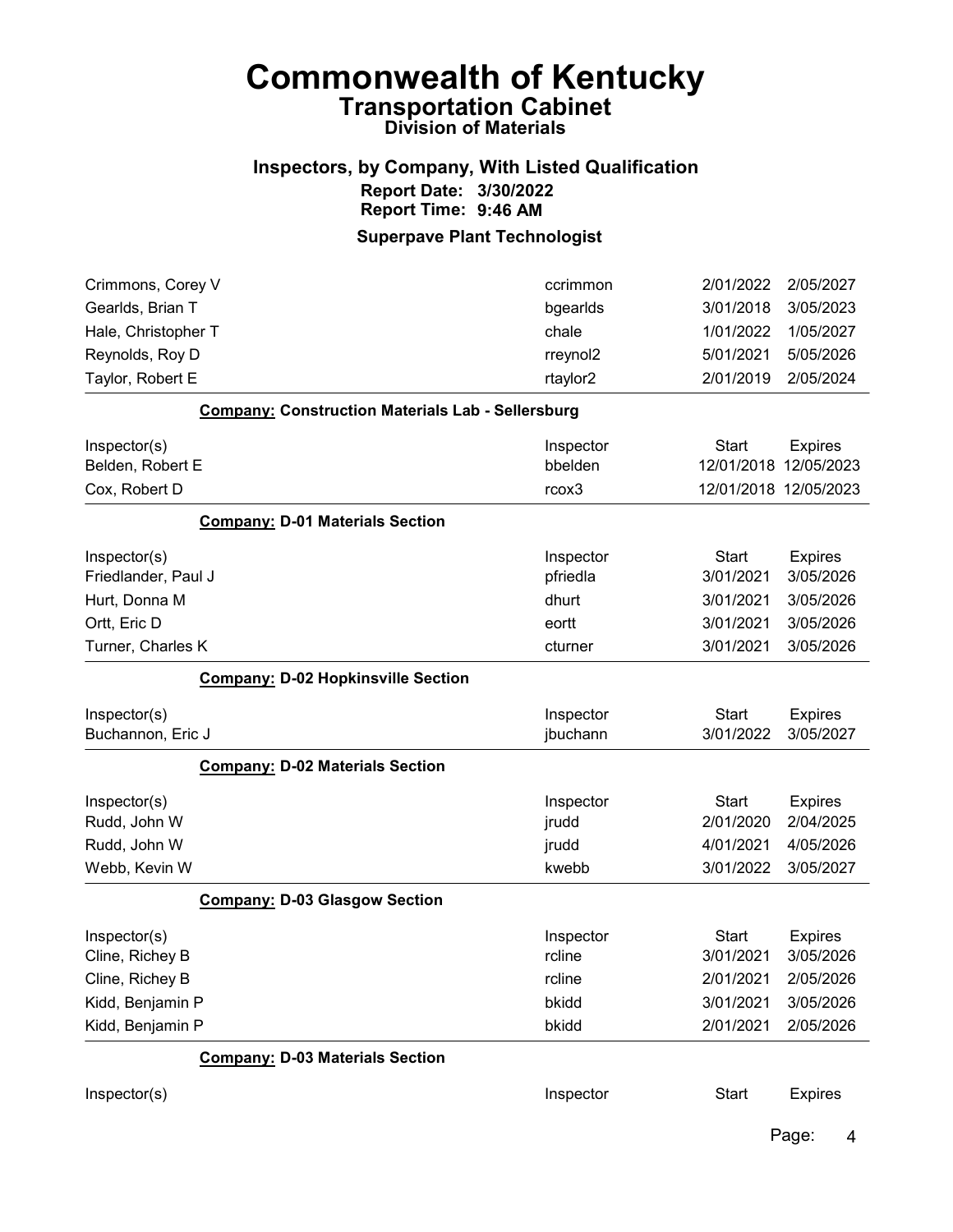# Inspectors, by Company, With Listed Qualification Report Date: 3/30/2022 Report Time: 9:46 AM

| Childress, Charles B                       | cchildre  | 12/01/2020 12/05/2025 |                |
|--------------------------------------------|-----------|-----------------------|----------------|
| Cox, Christopher A                         | CCOX      | 12/01/2018 12/05/2023 |                |
| Fitzgerald, Patrick L                      | pfitzger  | 12/01/2020 12/05/2025 |                |
| Hurt, Jason W                              | jhurt     | 12/01/2018 12/05/2023 |                |
| Logan, Wilburn J                           | wlogan    | 1/24/2020             | 1/27/2025      |
| Pardue, Cody S                             | cpardue   | 12/01/2018 12/05/2023 |                |
| <b>Company: D-04 Elizabethtown Section</b> |           |                       |                |
| Inspector(s)                               | Inspector | <b>Start</b>          | <b>Expires</b> |
| Harris, Rebecca S                          | rharris3  | 3/01/2022             | 3/05/2027      |
| <b>Company: D-04 Materials Section</b>     |           |                       |                |
| Inspector(s)                               | Inspector | <b>Start</b>          | <b>Expires</b> |
| Campbell-Richardson, Catherine J           | ccampbel  | 1/01/2022             | 1/05/2027      |
| Clemons, Shawn R                           | sclemons  | 1/01/2022             | 1/05/2027      |
| Feiler, Richard H                          | rfeiler   | 2/01/2020             | 2/04/2025      |
| Feiler, Richard H                          | rfeiler   | 2/01/2020             | 2/04/2025      |
| Hayes Jr, Garry D                          | ghayes    | 3/01/2022             | 3/05/2027      |
| <b>Company: D-05 Materials Section</b>     |           |                       |                |
| Inspector(s)                               | Inspector | <b>Start</b>          | <b>Expires</b> |
| Bond, Bart S                               | bbond2    | 2/01/2019             | 2/05/2024      |
| Durham, Jonathan L                         | jdurham2  | 3/01/2018             | 3/05/2023      |
| Dyko, Joshua M                             | jdyko     | 3/01/2022             | 3/05/2027      |
| Lauer, Eric R                              | elauer    | 2/01/2019             | 2/05/2024      |
| O'Bryan, Gerald P                          | gobryan   | 2/01/2019             | 2/05/2024      |
| O'Bryan, Gerald P                          | gobryan   | 3/01/2019             | 3/04/2024      |
| Rodgers, Kelsey                            | krodgers  | 3/01/2020             | 3/05/2025      |
| Rodgers, Kelsey                            | krodgers  | 3/01/2021             | 3/05/2026      |
| Train, Shannon E                           | strain    | 3/01/2019             | 3/04/2024      |
| <b>Company: D-06 Burlington Section</b>    |           |                       |                |
| Inspector(s)                               | Inspector | <b>Start</b>          | <b>Expires</b> |
| Walton, Heather M                          | hwalton   | 2/01/2022             | 2/05/2027      |
| <b>Company: D-06 Covington Section</b>     |           |                       |                |
| Inspector(s)                               | Inspector | Start                 | <b>Expires</b> |
|                                            |           |                       | Page:<br>5     |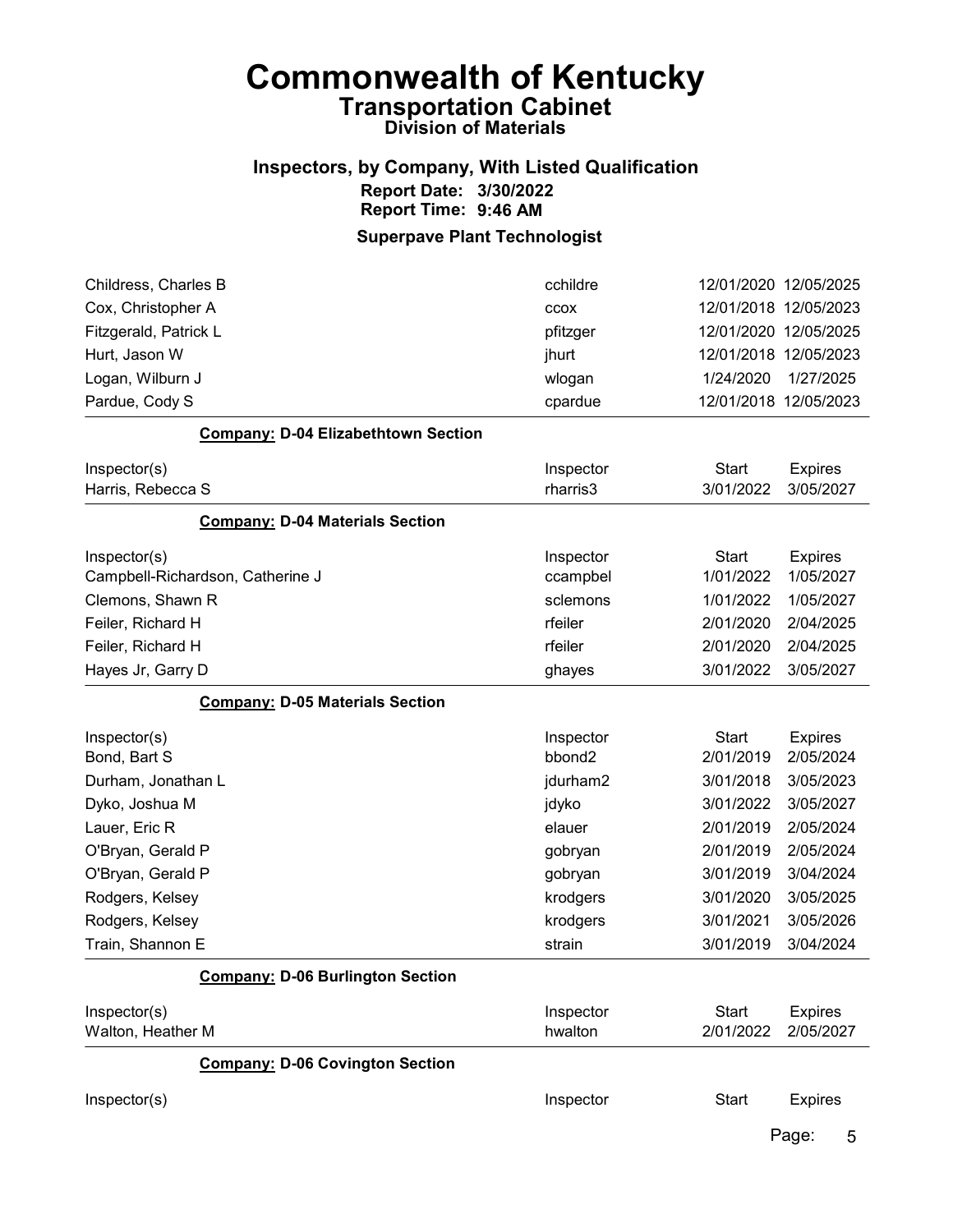## Inspectors, by Company, With Listed Qualification Report Date: 3/30/2022 Report Time: 9:46 AM

| Kool, Kenneth H                           | kkool                | 3/01/2021                  | 3/05/2026                    |
|-------------------------------------------|----------------------|----------------------------|------------------------------|
| Sand, Thomas E                            | tsand <sub>2</sub>   | 2/01/2018                  | 2/05/2023                    |
| <b>Company: D-06 Materials Section</b>    |                      |                            |                              |
| Inspector(s)                              | Inspector            | <b>Start</b>               | <b>Expires</b>               |
| Baldwin, Michael T                        | mbaldwin             | 2/15/2019                  | 2/19/2024                    |
| Johnston, Rodney J                        | rjohnsto             | 1/01/2022                  | 1/05/2027                    |
| Palladino, Henry W                        | hpalladi             | 12/01/2020                 | 12/05/2025                   |
| Schneider, Chad A                         | cschneid             | 4/01/2021                  | 4/05/2026                    |
| Schneider, Chad A                         | cschneid             | 1/01/2021                  | 1/05/2026                    |
| Schneider, Chad A                         | cschneid             | 3/01/2018                  | 3/05/2023                    |
| <b>Company: D-07 Materials Section</b>    |                      |                            |                              |
| Inspector(s)                              | Inspector            | <b>Start</b>               | <b>Expires</b>               |
| Campbell, Jacob T                         | jcampbe2             | 2/01/2022                  | 2/05/2027                    |
| Hopper, Skylar K                          | shopper              | 3/01/2022                  | 3/05/2027                    |
| <b>Company: D-07 Richmond Section</b>     |                      |                            |                              |
| Inspector(s)                              | Inspector            | <b>Start</b>               | <b>Expires</b>               |
| Browning, Ethan "Kelby"                   | kbrowni3             | 3/01/2019                  | 3/04/2024                    |
| <b>Company: D-08 Materials Section</b>    |                      |                            |                              |
| Inspector(s)                              | Inspector            | <b>Start</b>               | <b>Expires</b>               |
| Cravens, Steven W                         | scravens             | 1/01/2019                  | 1/05/2024                    |
| Eden, Catherine L                         | ceden                | 3/01/2022                  | 3/05/2027                    |
| Jasper, Devin N                           | djasper3             | 2/01/2020                  | 2/04/2025                    |
| Lawson, Johnnie D                         | jlawson              | 12/01/2018                 | 12/05/2023                   |
| Neikirk, Matthew A                        | mneikirk             | 1/31/2020                  | 2/03/2025                    |
| Roberts, Austin S                         | arobert3             | 3/01/2020                  | 3/05/2025                    |
| <b>Company: D-09 Flemingsburg Section</b> |                      |                            |                              |
| Inspector(s)                              | Inspector            | <b>Start</b>               | <b>Expires</b>               |
| Liles, Cory D                             | cliles               | 12/01/2019                 | 12/04/2024                   |
| <b>Company: D-09 Materials Section</b>    |                      |                            |                              |
| Inspector(s)<br>Dailey, Rick A            | Inspector<br>rdailey | <b>Start</b><br>12/01/2018 | <b>Expires</b><br>12/05/2023 |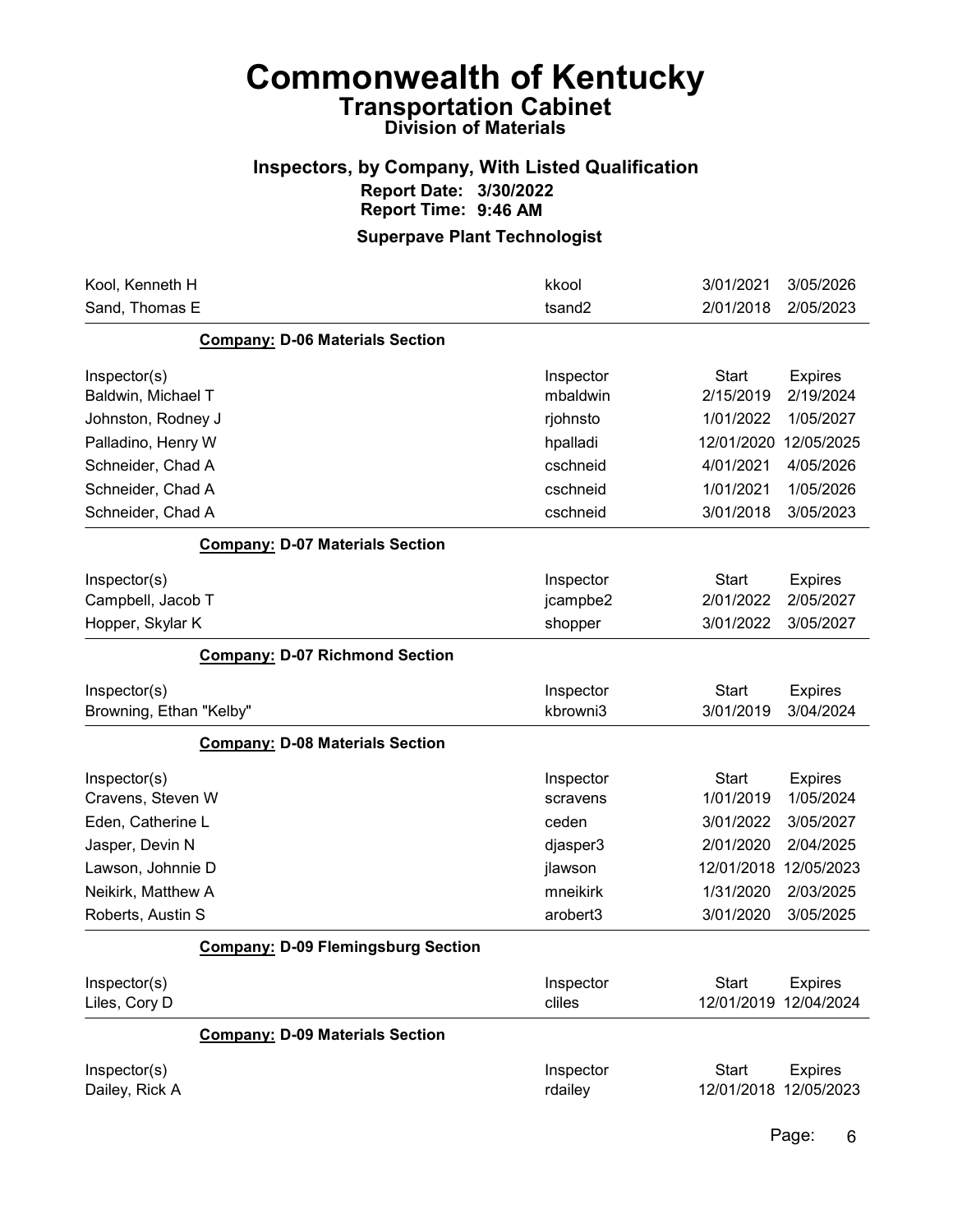## Inspectors, by Company, With Listed Qualification Report Date: 3/30/2022 Report Time: 9:46 AM

| Dyer, Gerald S                   |                                         | gdyer               | 3/01/2021                 | 3/05/2026                   |
|----------------------------------|-----------------------------------------|---------------------|---------------------------|-----------------------------|
| Gulley, Gregory A                |                                         | ggulley             |                           | 12/01/2018 12/05/2023       |
|                                  | <b>Company: D-10 Materials Section</b>  |                     |                           |                             |
| Inspector(s)                     |                                         | Inspector           | <b>Start</b>              | <b>Expires</b>              |
| Crabtree, Will A                 |                                         | wcrabtre            | 1/01/2019                 | 1/05/2024                   |
| Rose, Andrew K                   |                                         | arose               | 3/01/2018                 | 3/05/2023                   |
|                                  | <b>Company: D-11 Materials Section</b>  |                     |                           |                             |
| Inspector(s)                     |                                         | Inspector           | Start                     | <b>Expires</b>              |
| Bowling, Kevin D                 |                                         | kbowling            | 12/01/2018                | 12/05/2023                  |
| Callebs, Jason P                 |                                         | jcallebs            | 3/01/2022                 | 3/05/2027                   |
| Hacker, David G                  |                                         | dhacker             |                           | 12/01/2018 12/05/2023       |
| Henson, Larry                    |                                         | lhenson             |                           | 12/14/2018 12/18/2023       |
| Hoskins, Tanner J                |                                         | thoskins            | 3/01/2022                 | 3/05/2027                   |
| Jones, Tyler J                   |                                         | tjones5             | 2/01/2019                 | 2/05/2024                   |
| Jones, Tyler J                   |                                         | tjones5             | 3/01/2019                 | 3/04/2024                   |
| Mills, David L                   |                                         | dmills              | 2/01/2019                 | 2/05/2024                   |
|                                  | <b>Company: D-12 Materials Section</b>  |                     |                           |                             |
| Inspector(s)                     |                                         | Inspector           | <b>Start</b>              | <b>Expires</b>              |
| Gullett, James R                 |                                         | jgullett            | 3/01/2019                 | 3/04/2024                   |
| Hamilton, Eric E                 |                                         | ehami2              | 3/01/2018                 | 3/05/2023                   |
| May, Dorla M                     |                                         | dmay3               | 3/01/2018                 | 3/05/2023                   |
| Montgomery, Paul R               |                                         | pmontgom            | 1/01/2019                 | 1/05/2024                   |
|                                  | <b>Company: David Enterprises Inc.</b>  |                     |                           |                             |
| Inspector(s)<br>David, Jake      |                                         | Inspector<br>jdavid | <b>Start</b><br>3/01/2020 | <b>Expires</b><br>3/05/2025 |
|                                  | <b>Company: District Five</b>           |                     |                           |                             |
| Inspector(s)<br>Trigg, Tabatha A |                                         | Inspector<br>ttrigg | <b>Start</b><br>3/01/2019 | <b>Expires</b><br>3/04/2024 |
|                                  | <b>Company: Division Of Maintenance</b> |                     |                           |                             |
| Inspector(s)<br>Rust, Kevin J    |                                         | Inspector<br>krust  | <b>Start</b><br>3/01/2021 | <b>Expires</b><br>3/05/2026 |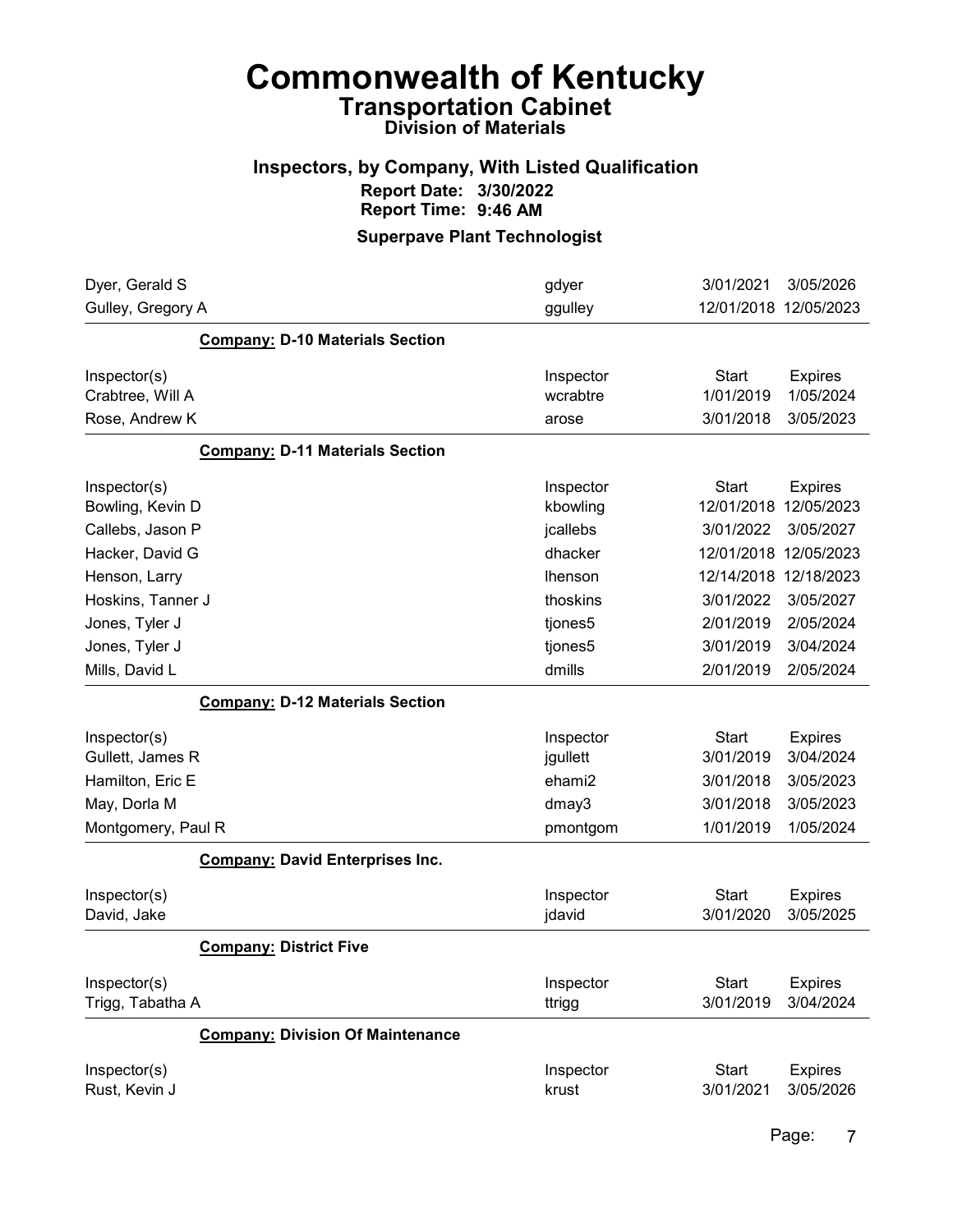## Inspectors, by Company, With Listed Qualification Report Date: 3/30/2022 Report Time: 9:46 AM

| Rust, Kevin J                                     | krust                                     | 2/01/2020    | 2/04/2025      |  |  |  |
|---------------------------------------------------|-------------------------------------------|--------------|----------------|--|--|--|
|                                                   | Company: Duracap Asphalt Paving Co., Inc. |              |                |  |  |  |
| Inspector(s)                                      | Inspector                                 | Start        | <b>Expires</b> |  |  |  |
| Nelson, Matt                                      | mnelson2                                  | 3/01/2022    | 3/05/2027      |  |  |  |
| Nelson, Matt                                      | mnelson2                                  | 2/01/2022    | 2/05/2027      |  |  |  |
| <b>Company: E &amp; B Paving</b>                  |                                           |              |                |  |  |  |
| Inspector(s)                                      | Inspector                                 | <b>Start</b> | <b>Expires</b> |  |  |  |
| Haley, Kevin E                                    | khaley                                    | 2/01/2022    | 2/05/2027      |  |  |  |
| Miller, Tracey J                                  | tmiller <sub>5</sub>                      | 3/01/2022    | 3/05/2027      |  |  |  |
| Paul, Larry L                                     | Ipaul                                     | 3/01/2022    | 3/05/2027      |  |  |  |
| Stroud, Jason M                                   | jstroud                                   | 3/01/2021    | 3/05/2026      |  |  |  |
| Wedding, Nicole K                                 | nwedding                                  | 3/01/2022    | 3/05/2027      |  |  |  |
| <b>Company: Eaton Asphalt Paving Co.</b>          |                                           |              |                |  |  |  |
| Inspector(s)                                      | Inspector                                 | Start        | <b>Expires</b> |  |  |  |
| Colemire, Steven                                  | scolmire                                  | 2/01/2021    | 2/05/2026      |  |  |  |
| Fitzgerald, Jaclyn A                              | jfitzge2                                  | 2/01/2022    | 2/05/2027      |  |  |  |
| Galloway, Jonathan L                              | jgallowa                                  | 12/01/2020   | 12/05/2025     |  |  |  |
| Holley, Joseph M                                  | jholley                                   | 3/01/2022    | 3/05/2027      |  |  |  |
| Johnson, William A                                | wjohnso                                   | 2/01/2022    | 2/05/2027      |  |  |  |
| Sumpter, Shane M                                  | ssumpter                                  | 2/01/2022    | 2/05/2027      |  |  |  |
| Company: Eaton Asphalt Paving Company - Covington |                                           |              |                |  |  |  |
| Inspector(s)                                      | Inspector                                 | Start        | <b>Expires</b> |  |  |  |
| Wolfinbarger, Jeff L                              | jwolfinb                                  | 3/01/2019    | 3/04/2024      |  |  |  |
| Company: Flynn Brothers Contracting - AMP050302   |                                           |              |                |  |  |  |
| Inspector(s)                                      | Inspector                                 | <b>Start</b> | <b>Expires</b> |  |  |  |
| Wenz, Jacob E                                     | jwenz                                     | 2/01/2019    | 2/05/2024      |  |  |  |
| <b>Company: Ford Construction Co.</b>             |                                           |              |                |  |  |  |
| Inspector(s)                                      | Inspector                                 | Start        | <b>Expires</b> |  |  |  |
| Norton, Jonathan C                                | jnorton3                                  | 2/01/2018    | 2/05/2023      |  |  |  |
| Summers, Kenneth R                                | ksummers                                  | 2/01/2018    | 2/05/2023      |  |  |  |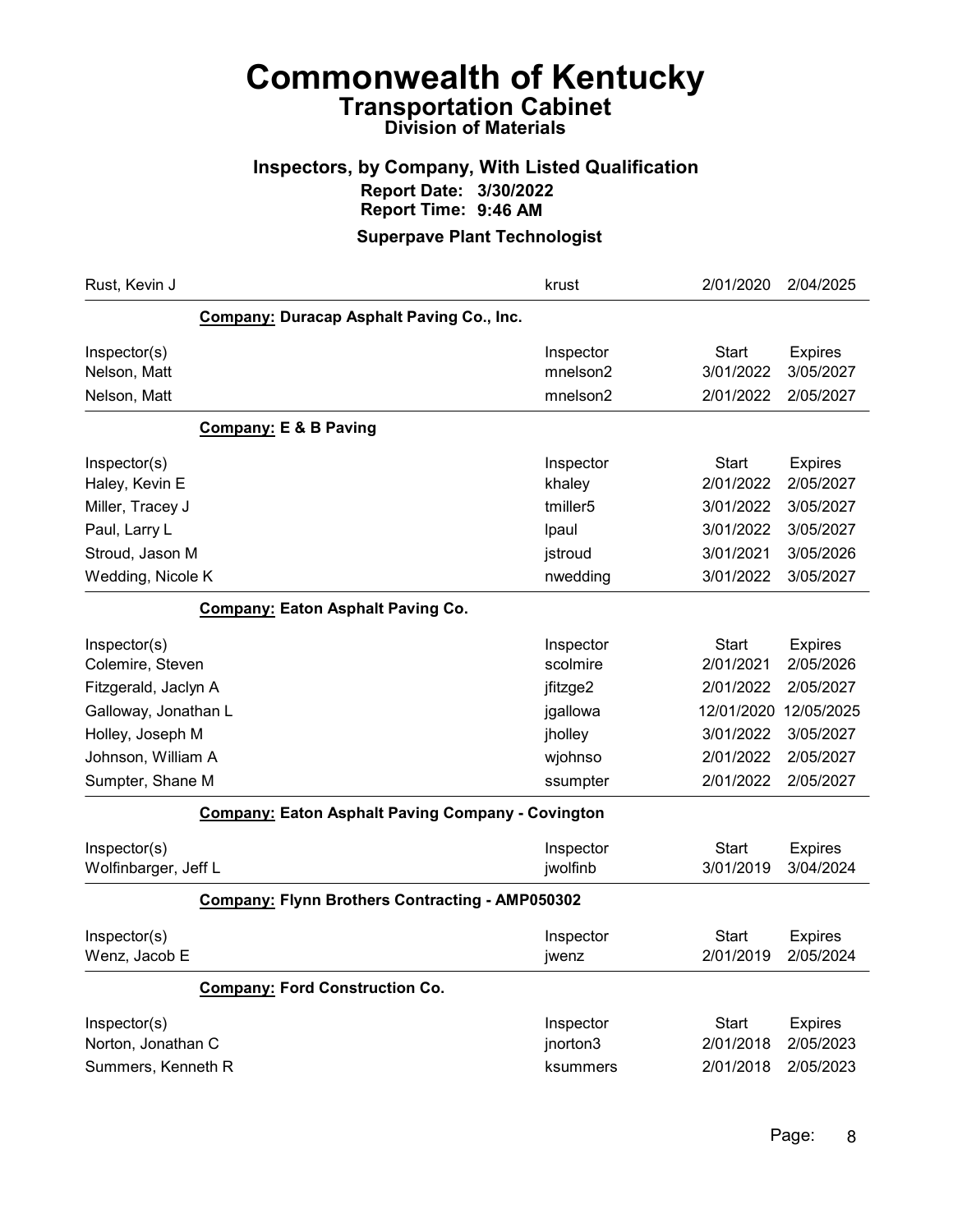### Inspectors, by Company, With Listed Qualification Report Date: 3/30/2022 Report Time: 9:46 AM Superpave Plant Technologist

| Company: Gaddie Shamrock LLC - Columbia           |           |              |                |
|---------------------------------------------------|-----------|--------------|----------------|
| Inspector(s)                                      | Inspector | <b>Start</b> | <b>Expires</b> |
| Asberry, Aaron                                    | aasberry  | 2/01/2020    | 2/04/2025      |
| Beard, Andrew R                                   | abeard    | 2/01/2022    | 2/05/2027      |
| Curtis, Gregory                                   | gcurtis   | 2/01/2020    | 2/04/2025      |
| Holland, Paul K                                   | pholland  | 3/01/2018    | 3/05/2023      |
| Legg, Brandi N                                    | bdevore   | 1/01/2021    | 1/05/2026      |
| Peters, Joseph J                                  | jpeters2  | 2/01/2022    | 2/05/2027      |
| Peters, Mariah A                                  | mpeters   | 2/01/2022    | 2/05/2027      |
| Salazar, Jesus D                                  | jsalazar  | 2/01/2019    | 2/05/2024      |
| Company: Gaddie-Shamrock - AMP080402              |           |              |                |
| Inspector(s)                                      | Inspector | <b>Start</b> | <b>Expires</b> |
| Asberry, Bill W                                   | basberry  | 2/01/2019    | 2/05/2024      |
| Company: H. G. Mays Corp - AMP050303              |           |              |                |
| Inspector(s)                                      | Inspector | <b>Start</b> | <b>Expires</b> |
| Shelton, Logan T                                  | Ishelton  | 3/01/2019    | 3/04/2024      |
| Company: H. G. Mays Corp.                         |           |              |                |
| Inspector(s)                                      | Inspector | <b>Start</b> | <b>Expires</b> |
| Bennett, Duane A                                  | dbennett  | 12/01/2018   | 12/05/2023     |
| Bradford, Bryan W                                 | bbradfor  | 1/24/2020    | 1/27/2025      |
| Childers, William P                               | pchilder  | 2/01/2022    | 2/05/2027      |
| Dungan, Nicholas G                                | ndungan   | 12/01/2019   | 12/04/2024     |
| Fizer, Jarrod F                                   | jfizer    | 12/01/2020   | 12/05/2025     |
| Sanders, James L                                  | jsander5  | 3/01/2021    | 3/05/2026      |
| Wilson, Tyler S                                   | twilson4  | 3/01/2021    | 3/05/2026      |
| <b>Company: HDR</b>                               |           |              |                |
| Inspector(s)                                      | Inspector | <b>Start</b> | <b>Expires</b> |
| Daumen, Melisa M                                  | mdaumen   | 2/01/2022    | 2/05/2027      |
| <b>Company: Hall Contracting of Kentucky Inc.</b> |           |              |                |
| Inspector(s)                                      | Inspector | <b>Start</b> | <b>Expires</b> |
| Irvine, Jason L                                   | jirvine   | 2/01/2018    | 2/05/2023      |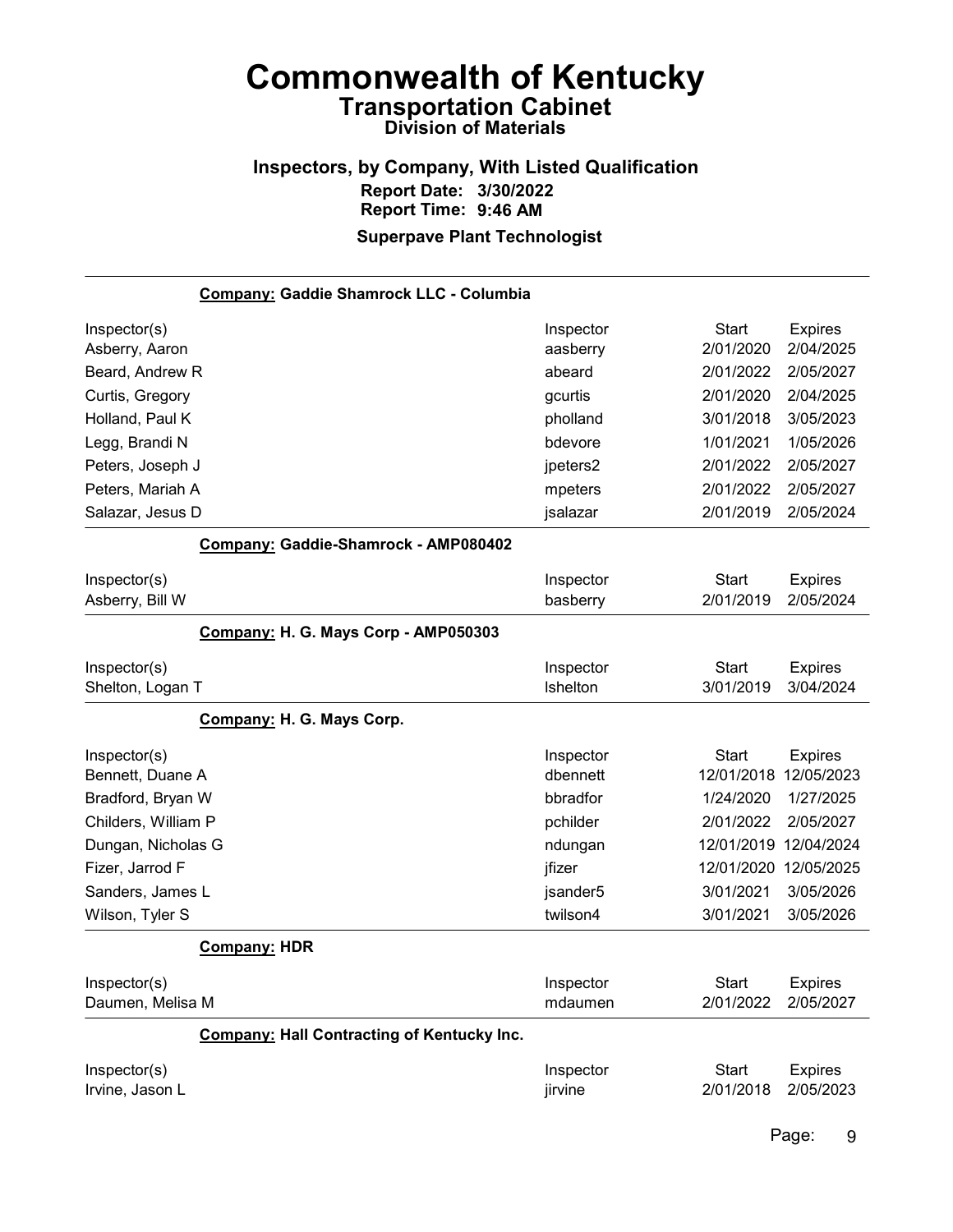# Inspectors, by Company, With Listed Qualification Report Date: 3/30/2022 Report Time: 9:46 AM

Superpave Plant Technologist

|                       | Company: Haydon Materials - AMP040302                   |           |              |                |
|-----------------------|---------------------------------------------------------|-----------|--------------|----------------|
| Inspector(s)          |                                                         | Inspector | Start        | <b>Expires</b> |
| Lawson, Daniel A      |                                                         | dlawson3  | 2/01/2021    | 2/05/2026      |
| Turner, Carl R        |                                                         | cturner3  | 3/01/2019    | 3/04/2024      |
|                       | Company: Haydon Materials - Lebanon                     |           |              |                |
| Inspector(s)          |                                                         | Inspector | Start        | <b>Expires</b> |
| Corbin, Bradlee A     |                                                         | bcorbin   | 1/01/2022    | 1/05/2027      |
|                       | <b>Company: Hinkle Contracting Corp</b>                 |           |              |                |
| Inspector(s)          |                                                         | Inspector | <b>Start</b> | <b>Expires</b> |
| McKinney, Katherine B |                                                         | kmckinne  | 3/01/2022    | 3/05/2027      |
|                       | <b>Company: Hinkle Contracting Corp - Stanton</b>       |           |              |                |
| Inspector(s)          |                                                         | Inspector | <b>Start</b> | <b>Expires</b> |
| Hale, Timothy K       |                                                         | thale     | 3/01/2022    | 3/05/2027      |
|                       | <b>Company: Hinkle Contracting Corp. Somerset Stone</b> |           |              |                |
| Inspector(s)          |                                                         | Inspector | <b>Start</b> | <b>Expires</b> |
| Tucker, Ricky D       |                                                         | rtucker   | 2/01/2018    | 2/05/2023      |
|                       | Company: Hinkle Contracting Corp. - AMP100201           |           |              |                |
| Inspector(s)          |                                                         | Inspector | <b>Start</b> | <b>Expires</b> |
| Crabtree, Caleb       |                                                         | ccrabtr1  | 12/14/2018   | 12/18/2023     |
| Johnson, Brian E      |                                                         | bjohnso4  | 3/01/2020    | 3/05/2025      |
|                       | <b>Company: Hinkle Contracting Corp. - Stanton</b>      |           |              |                |
| Inspector(s)          |                                                         | Inspector | <b>Start</b> | <b>Expires</b> |
| Owsley, Cameron       |                                                         | cowsley   | 3/01/2020    | 3/05/2025      |
| Ware, Roy E           |                                                         | rware     | 1/01/2019    | 1/05/2024      |
|                       | <b>Company: Hinkle Contracting Corp. - Winchester</b>   |           |              |                |
| Inspector(s)          |                                                         | Inspector | <b>Start</b> | <b>Expires</b> |
| Hatton, Charles C     |                                                         | chatton   | 3/01/2021    | 3/05/2026      |
|                       | <b>Company: Independent</b>                             |           |              |                |
| Inspector(s)          |                                                         | Inspector | <b>Start</b> | <b>Expires</b> |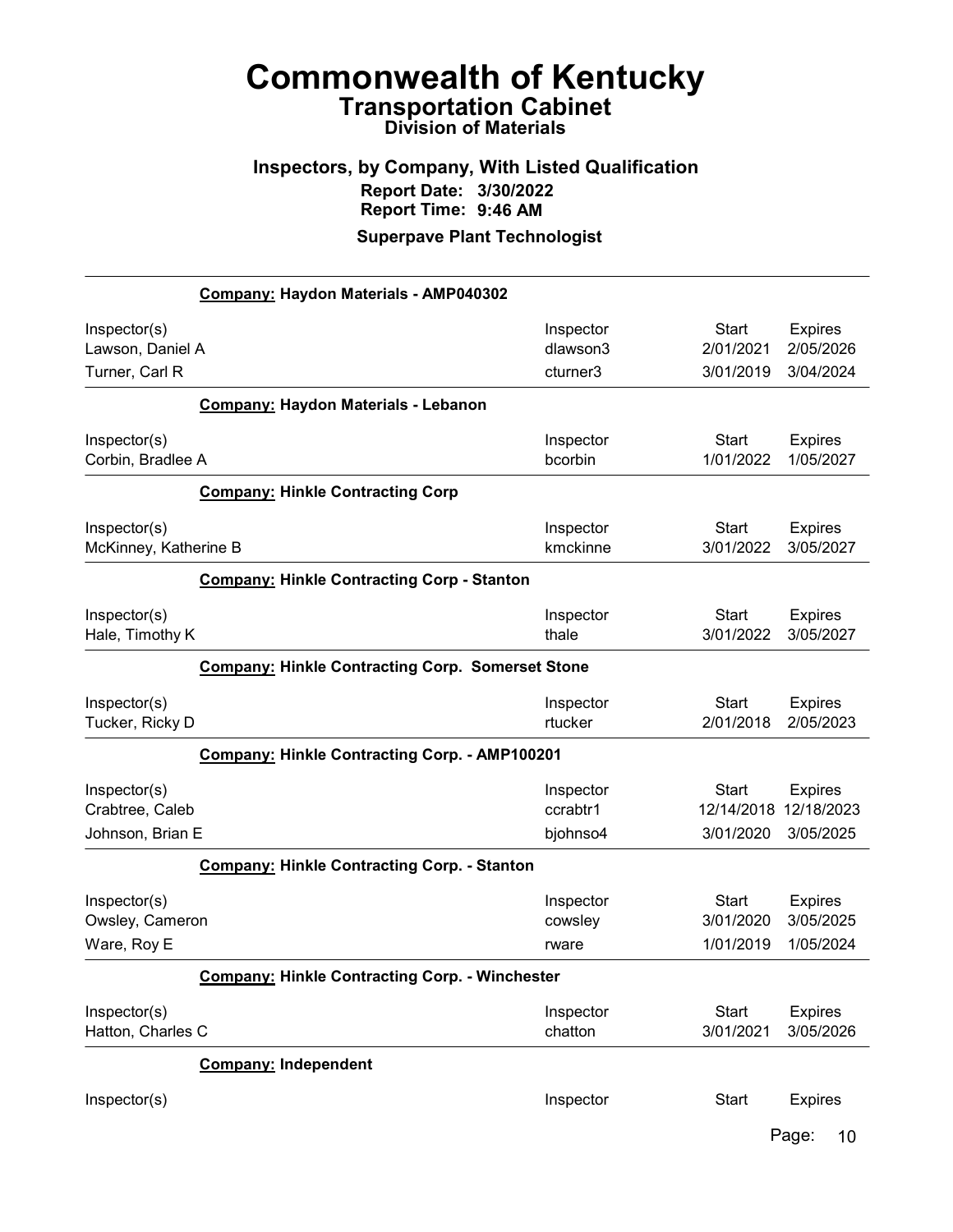## Inspectors, by Company, With Listed Qualification Report Date: 3/30/2022 Report Time: 9:46 AM

| Traylor, JB                                                          |                                                      | jtraylor                                      | 3/01/2020                                            | 3/05/2025                                              |
|----------------------------------------------------------------------|------------------------------------------------------|-----------------------------------------------|------------------------------------------------------|--------------------------------------------------------|
|                                                                      | Company: J. H. Rudolph & Co. - AMP020304             |                                               |                                                      |                                                        |
| Inspector(s)<br>Harris, Justin R<br>Harris, Justin R                 |                                                      | Inspector<br>jharris1<br>jharris1             | <b>Start</b><br>3/01/2019<br>2/01/2018               | <b>Expires</b><br>3/04/2024<br>2/05/2023               |
|                                                                      | Company: J. H. Rudolph & Co., Inc.                   |                                               |                                                      |                                                        |
| Inspector(s)<br>Bentley, Larry<br>Bentley, Larry<br>Tucker, Daniel R |                                                      | Inspector<br>Ibentley<br>Ibentley<br>dtucker3 | <b>Start</b><br>12/01/2019<br>3/01/2021<br>2/01/2022 | <b>Expires</b><br>12/04/2024<br>3/05/2026<br>2/05/2027 |
|                                                                      | Company: J. H. Rudolph Company - Evansville          |                                               |                                                      |                                                        |
| Inspector(s)<br>Flint, Rick                                          |                                                      | Inspector<br>rflint                           | <b>Start</b><br>12/14/2018                           | <b>Expires</b><br>12/18/2023                           |
|                                                                      | <b>Company: Jim Smith Contracting</b>                |                                               |                                                      |                                                        |
| Inspector(s)<br>Foster, Daniel C<br>Grooms, T J<br>Monroe, Jamey L   |                                                      | Inspector<br>dfoster3<br>tgrooms2<br>jmonroe  | <b>Start</b><br>3/01/2018<br>3/01/2021<br>3/01/2021  | <b>Expires</b><br>3/05/2023<br>3/05/2026<br>3/05/2026  |
| Odom, Cody A                                                         |                                                      | codom                                         | 3/01/2021                                            | 3/05/2026                                              |
| Rutledge, Casey<br>Speer, Steven                                     |                                                      | crutledg<br>sspeer                            | 3/01/2021<br>2/01/2020                               | 3/05/2026<br>2/04/2025                                 |
|                                                                      | <b>Company: Jim Smith Contracting - Grand Rivers</b> |                                               |                                                      |                                                        |
| Inspector(s)<br>Choat, Brandon T<br>Sharp, Gregory E                 |                                                      | Inspector<br>bchoat<br>gsharp                 | Start<br>3/01/2021<br>4/01/2021                      | <b>Expires</b><br>3/05/2026<br>4/05/2026               |
|                                                                      | <b>Company: KY Department of Aviation</b>            |                                               |                                                      |                                                        |
| Inspector(s)<br>Dahl, Jake A<br>Dahl, Jake A                         |                                                      | Inspector<br>jdahl<br>jdahl                   | <b>Start</b><br>4/01/2021<br>3/01/2020               | <b>Expires</b><br>4/05/2026<br>3/05/2025               |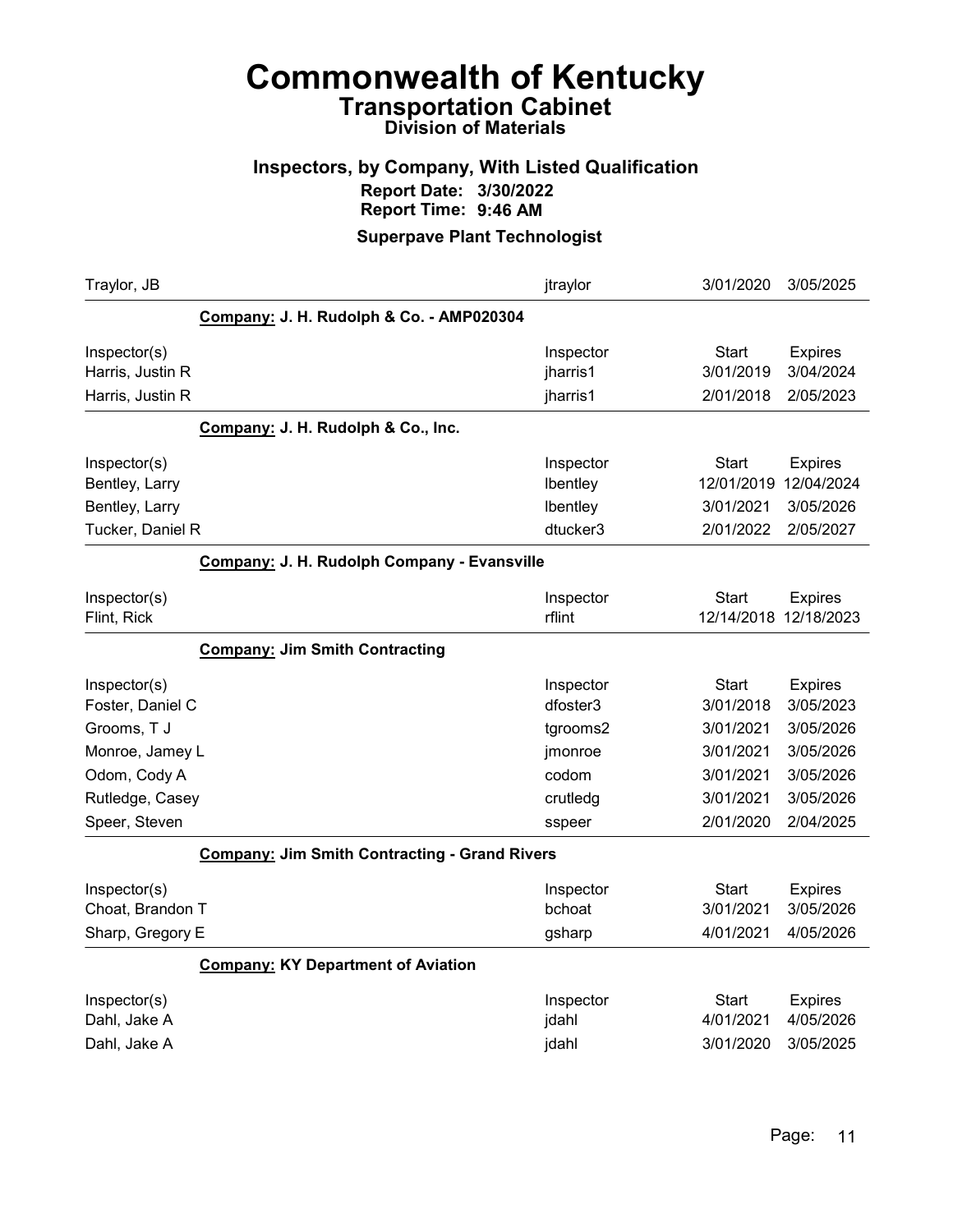#### Inspectors, by Company, With Listed Qualification Report Date: 3/30/2022 Report Time: 9:46 AM Superpave Plant Technologist

Company: L & J Asphalt Inspector(s) **Inspector** Start Expires Jackson, Fred fjackson 3/01/2018 3/05/2023 Jackson, Josh L jjackso5 2/01/2018 2/05/2023 Company: Lochner Inspector(s) **Inspector** Start Expires Britt, Roy W wbritt 3/01/2022 3/05/2027 Vice, Gregory T gvice 3/01/2022 3/05/2027 Vice, Gregory T **giving the UVICE 12/01/2018 12/05/2023** gvice 12/01/2018 12/05/2023 Company: Louisville Paving Inspector(s) **Inspector** Start Expires Billingsley, Michael O mbilling 2/01/2022 2/05/2027 Company: MAC Construction - AMP050101 Inspector(s) **Inspector** Start Expires Foster, Coleman T cfoster2 2/01/2019 2/05/2024 Company: MAC Construction - AMP090305 Inspector(s) **Inspector** Start Expires Cecil, Cory ccecil2 1/24/2020 1/27/2025 Company: MAC Construction - New Albany Inspector(s) **Inspector** Start Expires LaMaster, Rick L rlamaste 1/01/2019 1/05/2024 Company: Mago Construction - AMP040102 Inspector(s) **Inspector** Start Expires Binkley, William H wbinkley 12/01/2019 12/04/2024 Guinn, Lucas D lguinn 3/01/2019 3/04/2024 Selby, Donald E dselby 1/01/2021 1/05/2026 Company: Mago Construction - Bardstown Inspector(s) **Inspector** Start Expires Christerson, George P gchriste 12/14/2018 12/18/2023 Cummins, Morris mcummins 3/01/2020 3/05/2025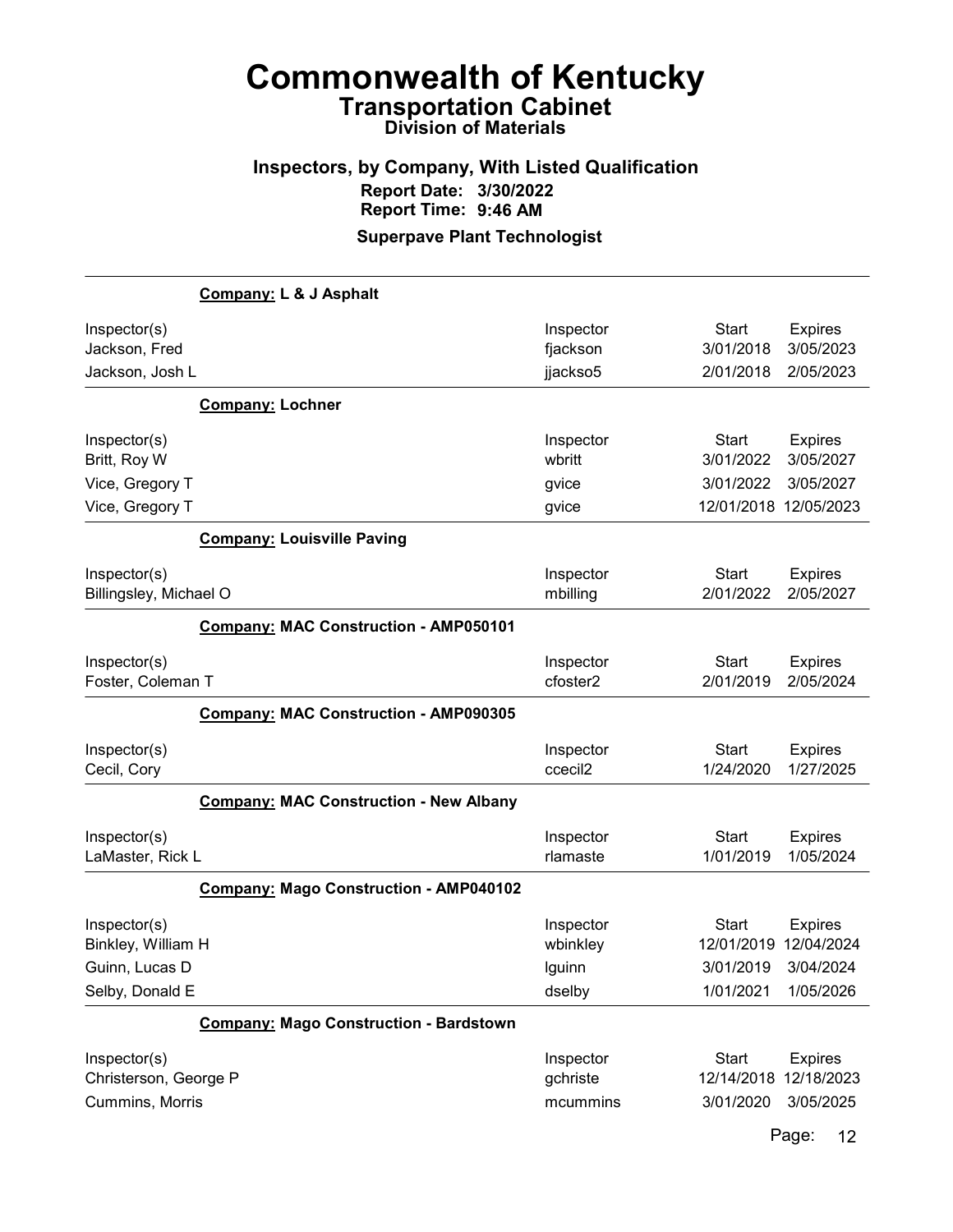## Inspectors, by Company, With Listed Qualification Report Date: 3/30/2022 Report Time: 9:46 AM

| Gill, Aaron T                                     | agill           | 3/01/2022    | 3/05/2027      |
|---------------------------------------------------|-----------------|--------------|----------------|
| Mackin, Alan                                      | amackin         | 1/01/2019    | 1/05/2024      |
| Upchurch, Mitchel A                               | mupchur1        | 12/01/2021   | 12/05/2026     |
| Company: Michael Baker Jr. Inc.                   |                 |              |                |
| Inspector(s)                                      | Inspector       | <b>Start</b> | <b>Expires</b> |
| Collins, Larry S                                  | <b>Icollins</b> | 2/01/2020    | 2/04/2025      |
| Kessinger, Dav T                                  | dkessing        | 1/24/2020    | 1/27/2025      |
| Least, Luke P                                     | lleast          | 3/01/2021    | 3/05/2026      |
| Riley, Alan J                                     | ariley          | 3/01/2019    | 3/04/2024      |
| Riley, Alan J                                     | ariley          | 4/01/2021    | 4/05/2026      |
| Company: Michels Paving - P180601                 |                 |              |                |
| Inspector(s)                                      | Inspector       | <b>Start</b> | <b>Expires</b> |
| Michels, Dominic J                                | dmichels        | 3/01/2018    | 3/05/2023      |
| <b>Company: Milestone Contractors L.P.</b>        |                 |              |                |
| Inspector(s)                                      | Inspector       | <b>Start</b> | <b>Expires</b> |
| Brinegar, Danny G                                 | dbrinega        | 2/01/2022    | 2/05/2027      |
| Brinegar, Danny G                                 | dbrinega        | 3/01/2022    | 3/05/2027      |
| Hall, Jason                                       | jhall6          | 4/20/2018    | 4/24/2023      |
| <b>Company: Mountain Enterprises</b>              |                 |              |                |
| Inspector(s)                                      | Inspector       | <b>Start</b> | <b>Expires</b> |
| Pinson, Brian T                                   | bpinson         | 3/01/2022    | 3/05/2027      |
| Pinson, Brian T                                   | bpinson         | 1/01/2022    | 1/05/2027      |
| <b>Company: Mountain Enterprises - AMP090105</b>  |                 |              |                |
| Inspector(s)                                      | Inspector       | <b>Start</b> | <b>Expires</b> |
| Gee, Matthew C                                    | mgee            | 1/31/2020    | 2/03/2025      |
| <b>Company: Mountain Enterprises - Hager Hill</b> |                 |              |                |
| Inspector(s)                                      | Inspector       | <b>Start</b> | <b>Expires</b> |
| Blevins, Christopher C                            | cblevins        | 3/01/2019    | 3/04/2024      |
| Evans, Darren D                                   | devans          | 3/01/2019    | 3/04/2024      |
| Steele, Alec B                                    | asteele         | 2/01/2022    | 2/05/2027      |
| Williams, David                                   | dwillia1        | 1/24/2020    | 1/27/2025      |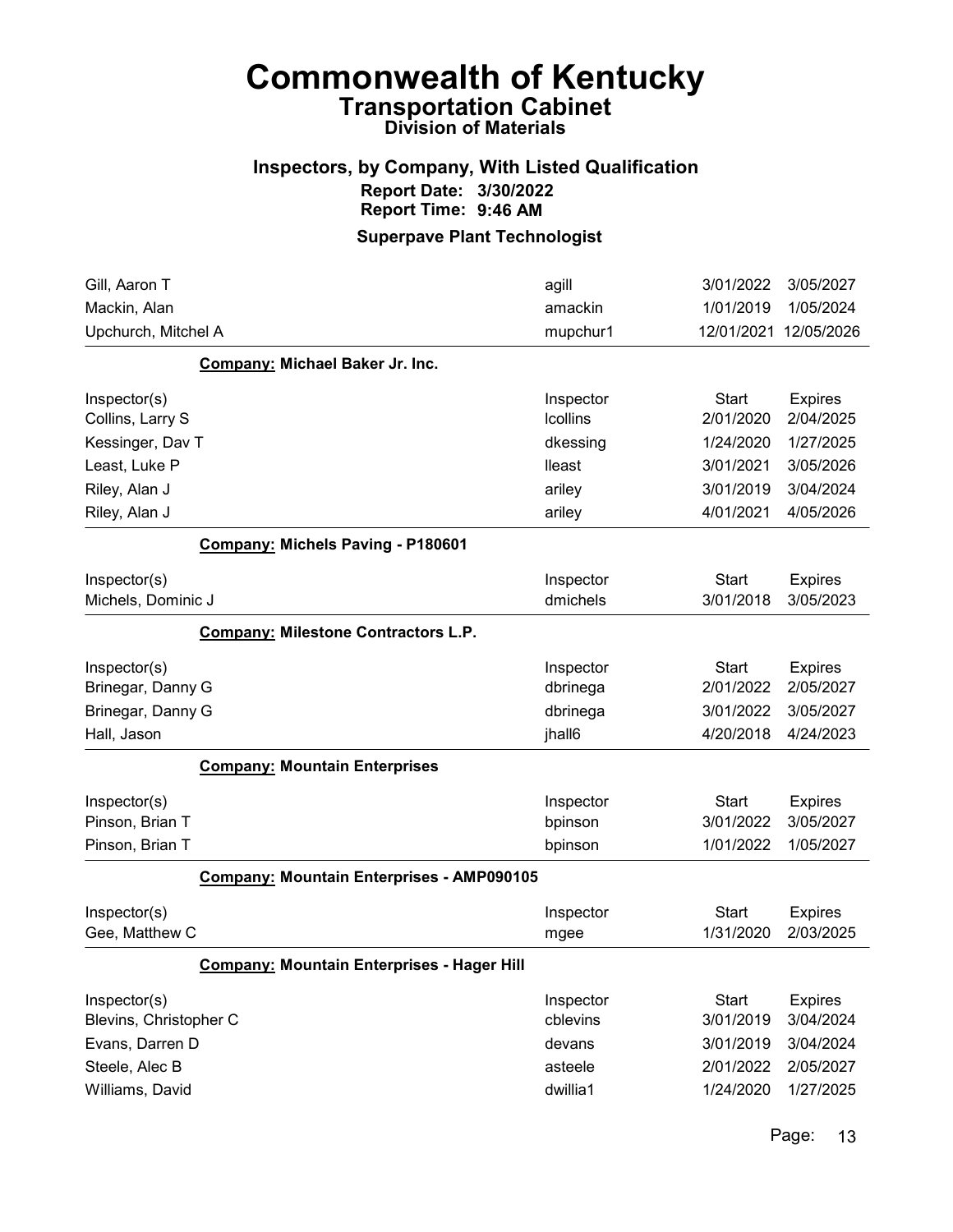#### Inspectors, by Company, With Listed Qualification Report Date: 3/30/2022 Report Time: 9:46 AM Superpave Plant Technologist

Company: Mountain Enterprises - Lexington Inspector(s) **Inspector** Start Expires Howard, Jason M jhoward3 1/01/2021 1/05/2026 Hunter, Gregory T ghunter 3/01/2022 3/05/2027 Hunter, Gregory T ghunter 3/01/2020 3/05/2025 Steele, Jr., Ralph 12/05/2023 (12/01/2018 12/05/2023 12/01/2018 12/05/2023 Wells, Ricky R rwells5 3/01/2019 3/04/2024 Wells, Ricky R rwells5 3/01/2022 3/05/2027 Company: Mountain Enterprises - Prestonsburg Inspector(s) **Inspector** Start Expires Stepp, Gary P gstepp 2/01/2019 2/05/2024 Company: Murray Paving - AMP010102 Inspector(s) **Inspector** Start Expires Curd, Trace G tcurd 2/01/2020 2/04/2025 Neal, Jeremy L **ineal4** 2/14/2020 2/17/2025 Sullivan, Randy D rsulliva 3/01/2019 3/04/2024 Company: NO LONGER EMPLOYED Inspector(s) **Inspector** Start Expires Jones, Tyler E tjones3 2/01/2018 2/05/2023 Company: Nally & Gibson - Georgetown Inspector(s) **Inspector** Start Expires Fry, Mark A mfry 2/22/2019 2/26/2024 Company: None Inspector(s) **Inspector** Start Expires Roberts, Cole A crobert2 3/01/2018 3/05/2023 Company: Ohio Valley Asphalt - Carrollton Inspector(s) **Inspector** Start Expires Calvert, Travis tcalvert 1/01/2022 1/05/2027 Company: QK4 Inspector(s) **Inspector** Start Expires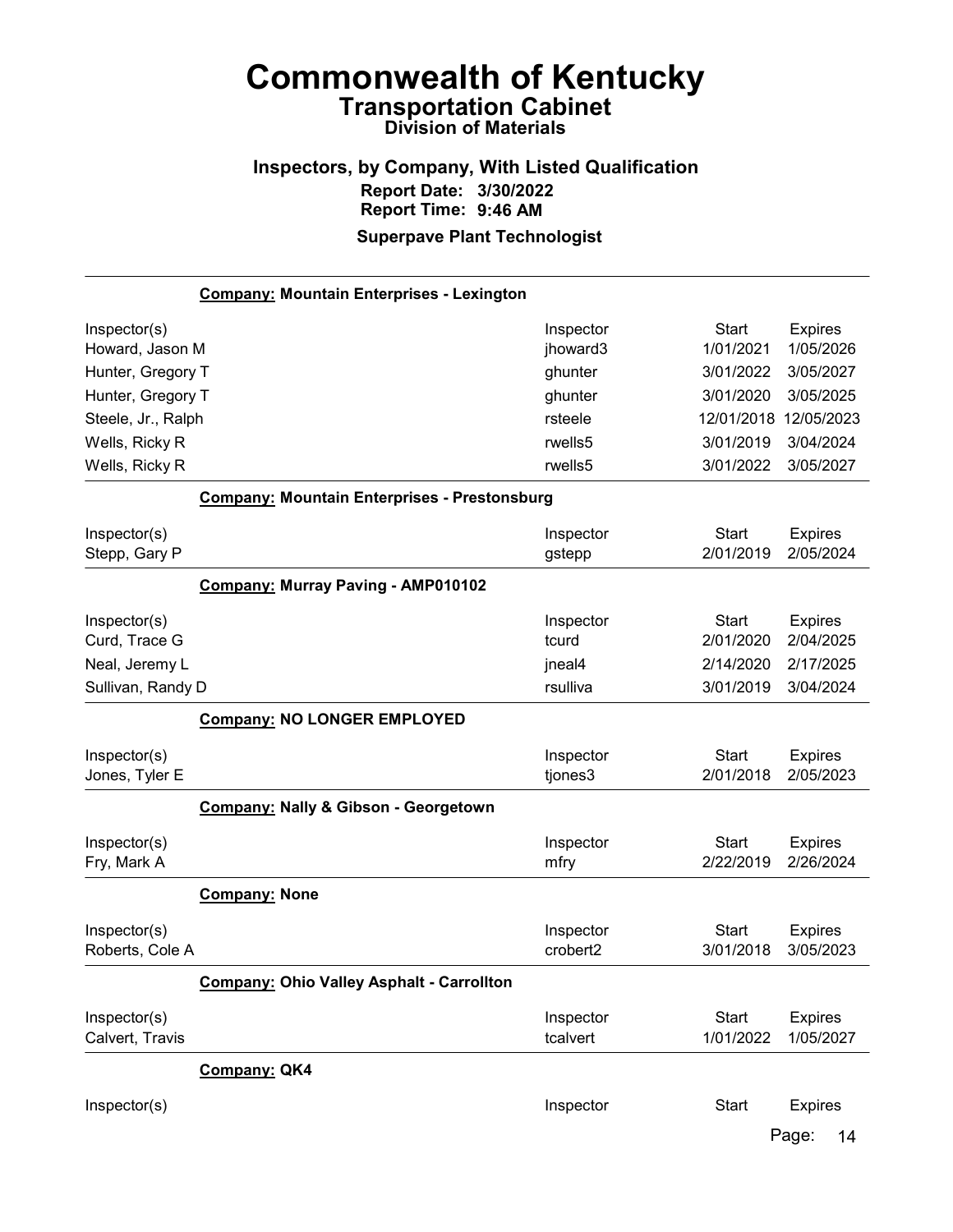## Inspectors, by Company, With Listed Qualification Report Date: 3/30/2022 Report Time: 9:46 AM

| Gilland, Rob W                                                                                                                 | rgilland                                                                   | 3/01/2020                                                                                  | 3/05/2025                                                                                    |
|--------------------------------------------------------------------------------------------------------------------------------|----------------------------------------------------------------------------|--------------------------------------------------------------------------------------------|----------------------------------------------------------------------------------------------|
| Company: Riegler Blacktop - AMP060306                                                                                          |                                                                            |                                                                                            |                                                                                              |
| Inspector(s)<br>Carter, Colin L<br>Erpenbeck, Jordan C<br>Gadd, Branden B                                                      | Inspector<br>ccarter7<br>jerpenbe<br>bgadd                                 | <b>Start</b><br>3/01/2021<br>2/01/2019<br>3/01/2021                                        | <b>Expires</b><br>3/05/2026<br>2/05/2024<br>3/05/2026                                        |
| Company: Riegler Blacktop - Independence                                                                                       |                                                                            |                                                                                            |                                                                                              |
| Inspector(s)<br>McDowell, Ryan                                                                                                 | Inspector<br>rmcdowe2                                                      | <b>Start</b><br>3/01/2020                                                                  | <b>Expires</b><br>3/05/2025                                                                  |
| <b>Company: Riverside Paving - AMP050202</b>                                                                                   |                                                                            |                                                                                            |                                                                                              |
| Inspector(s)<br>Bennett, Brian B                                                                                               | Inspector<br>bbennett                                                      | <b>Start</b><br>4/01/2021                                                                  | <b>Expires</b><br>4/05/2026                                                                  |
| <b>Company: Road Builders</b>                                                                                                  |                                                                            |                                                                                            |                                                                                              |
| Inspector(s)<br>Boucherie, Kenneth E<br>Brooks, Angelina M                                                                     | Inspector<br>kboucher<br>abrooks                                           | <b>Start</b><br>12/01/2019<br>2/01/2018                                                    | <b>Expires</b><br>12/04/2024<br>2/05/2023                                                    |
| Napier, Cody L                                                                                                                 | cnapier2                                                                   | 1/01/2021                                                                                  | 1/05/2026                                                                                    |
| <b>Company: Rogers Group - Hopkinsville</b>                                                                                    |                                                                            |                                                                                            |                                                                                              |
| Inspector(s)<br>Jacobs, Ethan E<br>Jacobs, Ethan E<br>Jones, David T<br>Paris, Andrew S<br>Paris, Andrew S<br>Salters, Billy R | Inspector<br>ejacobs<br>ejacobs<br>djones2<br>aparis<br>aparis<br>bsalters | <b>Start</b><br>3/01/2022<br>3/01/2022<br>3/01/2019<br>3/01/2022<br>3/01/2022<br>3/01/2019 | <b>Expires</b><br>3/05/2027<br>3/05/2027<br>3/04/2024<br>3/05/2027<br>3/05/2027<br>3/04/2024 |
| Company: Rogers Group - AMP010305                                                                                              |                                                                            |                                                                                            |                                                                                              |
| Inspector(s)<br>Diaz, David R<br>McCoy, Jacob S<br>Meadows, Jacob E<br>Wentling, Brandon M                                     | Inspector<br>ddiaz<br>jmccoy2<br>jmeadows<br>bwentlin                      | <b>Start</b><br>1/01/2021<br>3/01/2019<br>2/01/2018<br>2/01/2018                           | <b>Expires</b><br>1/05/2026<br>3/04/2024<br>2/05/2023<br>2/05/2023                           |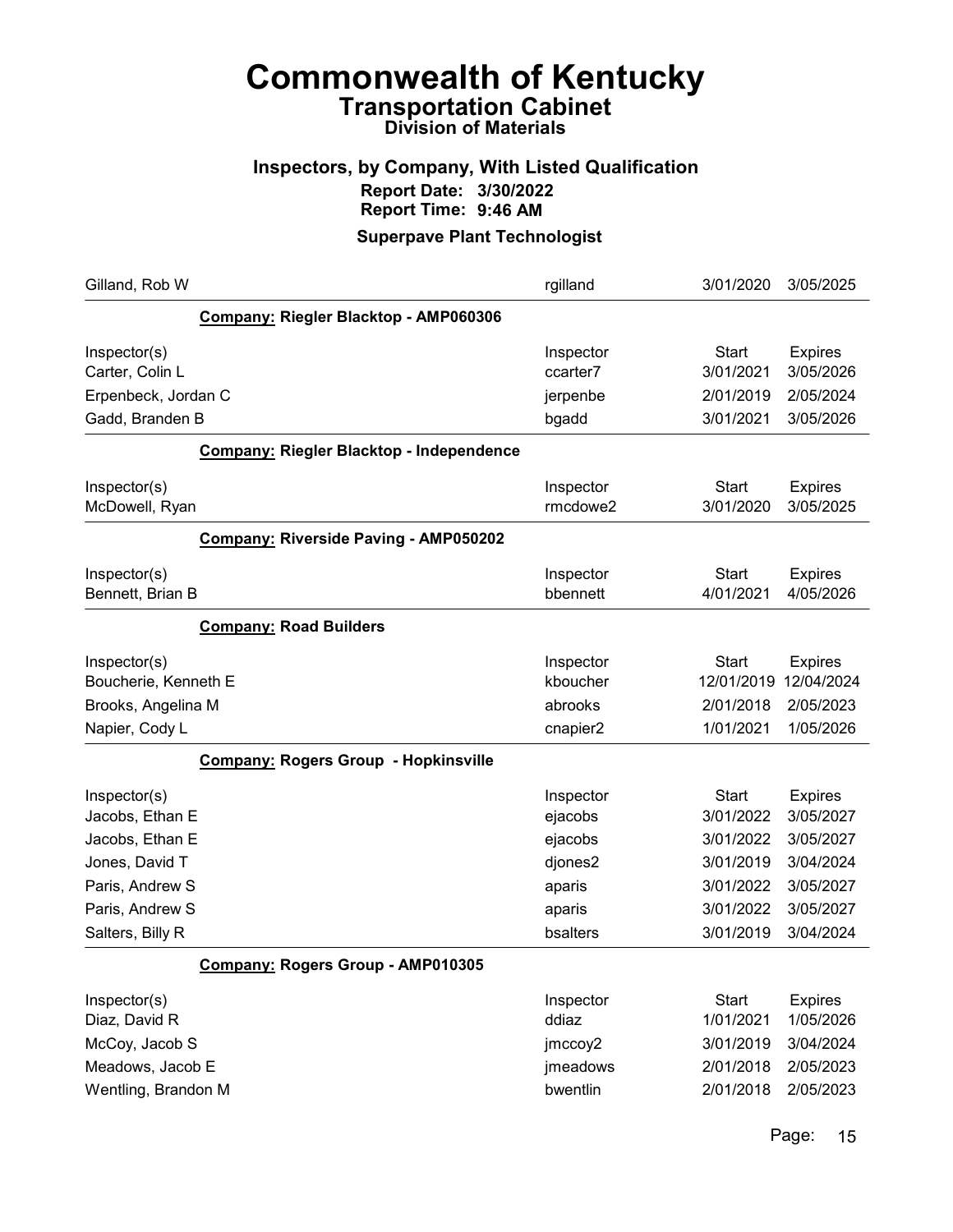### Inspectors, by Company, With Listed Qualification Report Date: 3/30/2022 Report Time: 9:46 AM Superpave Plant Technologist

| Company: Rogers Group - AMP020105        |                     |                       |                |
|------------------------------------------|---------------------|-----------------------|----------------|
| Inspector(s)                             | Inspector           | <b>Start</b>          | <b>Expires</b> |
| Spurlock, Ben D                          | bspurloc            | 3/01/2022             | 3/05/2027      |
| Spurlock, Ben D                          | bspurloc            | 3/01/2020             | 3/05/2025      |
| Vreeland, Jason L                        | jvreelan            | 3/01/2022             | 3/05/2027      |
| <b>Company: Rogers Group - Princeton</b> |                     |                       |                |
| Inspector(s)                             | Inspector           | Start                 | <b>Expires</b> |
| Herrin, Jody D                           | jherrin             | 3/01/2019             | 3/04/2024      |
| <b>Company: Rogers Group - Ramsey</b>    |                     |                       |                |
| Inspector(s)                             | Inspector           | Start                 | <b>Expires</b> |
| Thurman, Donald G                        | dthurman            | 12/14/2018 12/18/2023 |                |
| <b>Company: S&amp;ME Inc.</b>            |                     |                       |                |
| Inspector(s)                             | Inspector           | Start                 | <b>Expires</b> |
| Baker, Kinney R                          | kbaker5             | 4/01/2021             | 4/05/2026      |
| Baker, Kinney R                          | kbaker5             | 3/01/2019             | 3/04/2024      |
| Bremer, Steven J                         | sbremer             | 2/01/2019             | 2/05/2024      |
| Shuler, Matthew P                        | mshuler             | 2/01/2019             | 2/05/2024      |
| Soucy, lan J                             | isoucy              | 3/01/2021             | 3/05/2026      |
| Soucy, lan J                             | isoucy              | 2/01/2019             | 2/05/2024      |
| Wilson, Scott A                          | swilson2            | 3/01/2021             | 3/05/2026      |
| Company: S&ME, Inc.                      |                     |                       |                |
| Inspector(s)                             | Inspector           | Start                 | <b>Expires</b> |
| Basham-Curtis, Cayla S                   | cbasham2            | 3/01/2021             | 3/05/2026      |
| Clements, Dean                           | dclement            | 2/01/2020             | 2/04/2025      |
| Clements, Dean                           | dclement            | 3/01/2021             | 3/05/2026      |
| Imhof, Louis                             | limhof              | 3/01/2019             | 3/04/2024      |
| Kirkpatrick, Christopher S               | ckirkpat            | 3/01/2020             | 3/05/2025      |
| Tolley, Robert H                         | rtolley             | 3/01/2018             | 3/05/2023      |
| Unterharnscheidt, Friedrich A            | funterha            | 2/01/2018             | 2/05/2023      |
| Weber, Mark C                            | mweber <sub>2</sub> | 2/01/2021             | 2/05/2026      |
|                                          |                     |                       |                |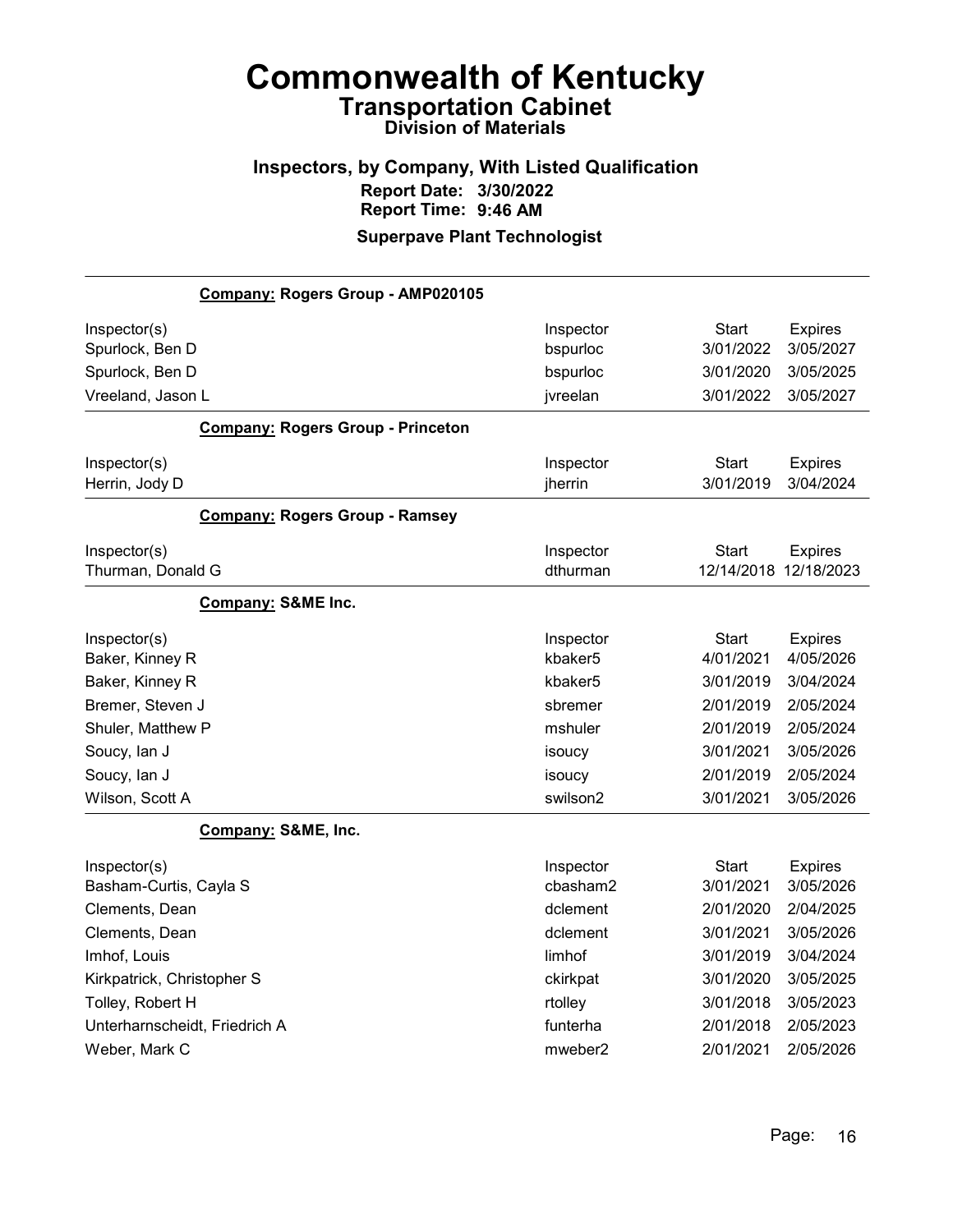### Inspectors, by Company, With Listed Qualification Report Date: 3/30/2022 Report Time: 9:46 AM Superpave Plant Technologist

|                                 | <b>Company: Scotty's Contracting</b>             |                      |                                       |                |
|---------------------------------|--------------------------------------------------|----------------------|---------------------------------------|----------------|
| Inspector(s)                    |                                                  | Inspector            | <b>Start</b>                          | <b>Expires</b> |
| Cochran, Kristopher C           |                                                  | kcochran             | 3/01/2021                             | 3/05/2026      |
| Daniel, Sean M                  |                                                  | sdaniel <sub>2</sub> | 3/01/2022                             | 3/05/2027      |
| Givens, Becky L                 |                                                  | bgivens              | 3/01/2021                             | 3/05/2026      |
| Kidd, Courtney                  |                                                  | ckidd <sub>2</sub>   | 3/01/2021                             | 3/05/2026      |
| Latham, Colette F               |                                                  | clatham              | 3/01/2022                             | 3/05/2027      |
| Lowhorn, Tanner C               |                                                  | tlowhorn             | 2/01/2022                             | 2/05/2027      |
| Lowhorn, Tanner C               |                                                  | tlowhorn             | 3/01/2022                             | 3/05/2027      |
| Miller, Chelsey E               |                                                  | cmiller3             | 3/01/2021                             | 3/05/2026      |
| Remour, Rebecca C               |                                                  | rremour              | 3/01/2021                             | 3/05/2026      |
|                                 | <b>Company: Scotty's Contracting - AMP020108</b> |                      |                                       |                |
| Inspector(s)                    |                                                  | Inspector            | <b>Start</b>                          | <b>Expires</b> |
| Waid, Kathy M                   |                                                  | kwaid                | 12/01/2017                            | 12/05/2022     |
|                                 | <b>Company: Scotty's Contracting - AMP030302</b> |                      |                                       |                |
| Inspector(s)                    |                                                  | Inspector            | <b>Start</b>                          | <b>Expires</b> |
| Ashlock, Raymond L              |                                                  | rashlock             | 2/01/2022                             | 2/05/2027      |
|                                 | Company: Scotty's Contracting - AMP030311        |                      |                                       |                |
| Inspector(s)                    |                                                  | Inspector            | <b>Start</b>                          | <b>Expires</b> |
| Angerer, Joseph                 |                                                  | jangerer             | 2/01/2018                             | 2/05/2023      |
| Jones, Steven K                 |                                                  | sjones7              | 2/01/2020                             | 2/04/2025      |
| Jones, Steven K                 |                                                  | sjones7              | 3/01/2021                             | 3/05/2026      |
|                                 | <b>Company: Scotty's Contracting - AMP040101</b> |                      |                                       |                |
| Inspector(s)                    |                                                  | Inspector            | <b>Start</b>                          | <b>Expires</b> |
| Sneed, Christy L                |                                                  | csneed               | 1/01/2021                             | 1/05/2026      |
|                                 | Company: Scotty's Contracting - AMP040311        |                      |                                       |                |
| Inspector(s)<br>Miller, Perry W |                                                  | Inspector<br>pmiller | <b>Start</b><br>12/01/2019 12/04/2024 | <b>Expires</b> |
|                                 | <b>Company: Scotty's Contracting - B-Green</b>   |                      |                                       |                |
| Inspector(s)                    |                                                  | Inspector            | <b>Start</b>                          | <b>Expires</b> |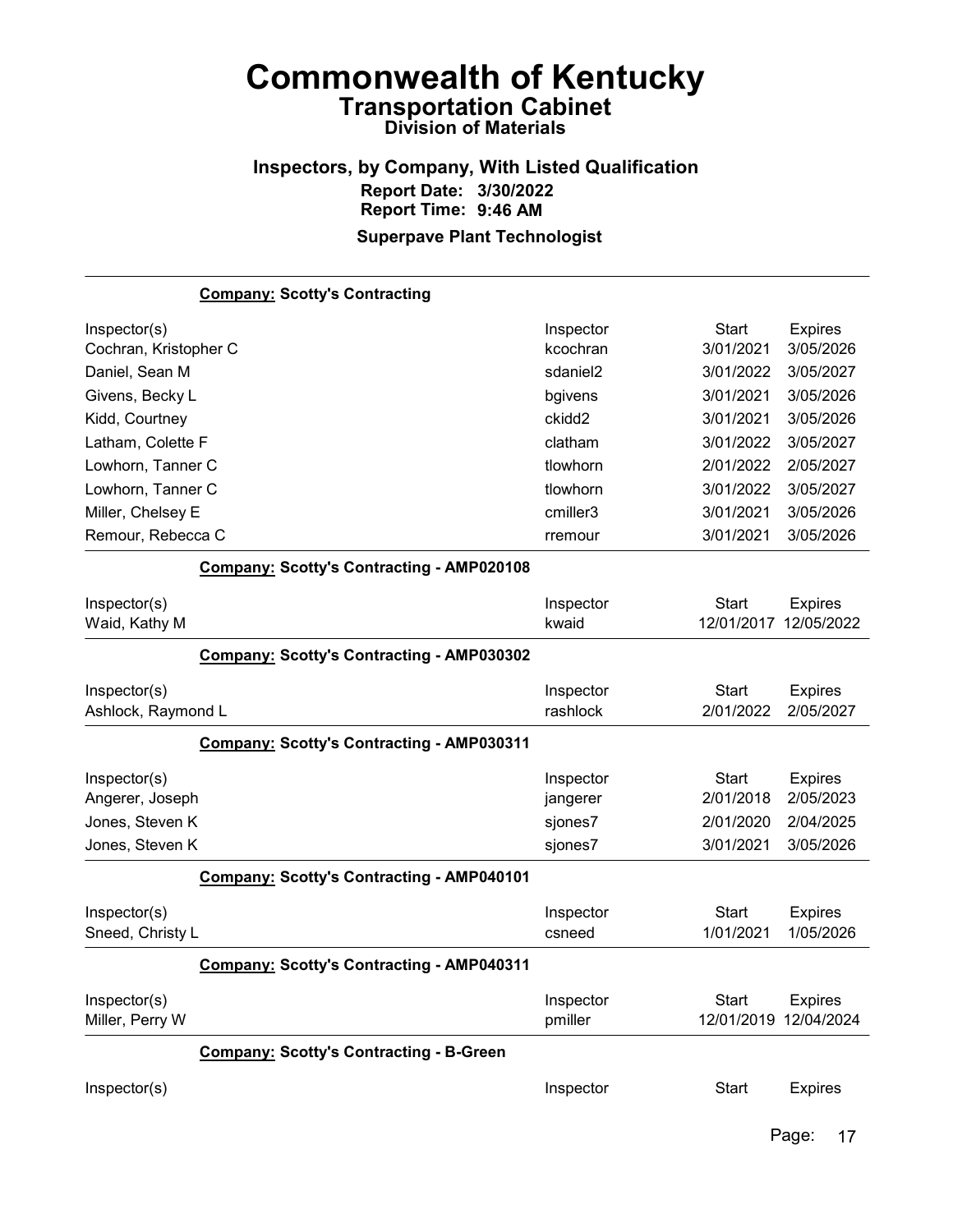# Commonwealth of Kentucky Transportation Cabinet

# Division of Materials

## Inspectors, by Company, With Listed Qualification Report Date: 3/30/2022 Report Time: 9:46 AM

| Alsup, Terry L                                | talsup                | 3/01/2020                  | 3/05/2025                    |
|-----------------------------------------------|-----------------------|----------------------------|------------------------------|
| Cline, Robert E                               | rcline3               | 2/01/2019                  | 2/05/2024                    |
| Kemp, Jonathan T                              | jkemp4                | 12/01/2020                 | 12/05/2025                   |
| Oldham, Larry R                               | loldham               | 2/01/2019                  | 2/05/2024                    |
| <b>Company: Scotty's Contracting - E-Town</b> |                       |                            |                              |
| Inspector(s)<br>Goodbar, Stephen C            | Inspector<br>sgoodbar | <b>Start</b><br>12/01/2019 | <b>Expires</b><br>12/04/2024 |
| <b>Company: Stupp Bridge Company</b>          |                       |                            |                              |
| Inspector(s)                                  | Inspector             | <b>Start</b>               | <b>Expires</b>               |
| Poynter, James C                              | jpoynter              | 3/01/2018                  | 3/05/2023                    |
| <b>Company: Terracon</b>                      |                       |                            |                              |
| Inspector(s)                                  | Inspector             | <b>Start</b>               | <b>Expires</b>               |
| Doust, Michael P                              | mdoust                | 2/01/2022                  | 2/05/2027                    |
| Eger, Christopher A                           | ceger                 | 2/01/2020                  | 2/04/2025                    |
| Snyder, Marshall A                            | msnyder2              | 2/01/2022                  | 2/05/2027                    |
| Snyder, Marshall A                            | msnyder2              | 3/01/2022                  | 3/05/2027                    |
| Stewart, Lanord A                             | Istewar2              | 2/14/2020                  | 2/17/2025                    |
| Company: The Allen Company - AMP070301        |                       |                            |                              |
| Inspector(s)                                  | Inspector             | <b>Start</b>               | <b>Expires</b>               |
| Davidson, Joshua C                            | jdavids4              | 2/01/2018                  | 2/05/2023                    |
| Dunaway, Isaac T                              | idunaway              | 3/01/2021                  | 3/05/2026                    |
| Dunaway, Isaac T                              | idunaway              | 2/01/2020                  | 2/04/2025                    |
| Gourley, Jacob                                | jgourley              | 3/01/2021                  | 3/05/2026                    |
| Gourley, Jacob                                | jgourley              | 2/01/2020                  | 2/04/2025                    |
| Hardin, Richard J                             | rhardin               | 2/01/2019                  | 2/05/2024                    |
| Harrison, Nathaniel                           | nharris2              | 3/01/2021                  | 3/05/2026                    |
| Harrison, Nathaniel                           | nharris2              | 2/01/2020                  | 2/04/2025                    |
| Morgan, Shane                                 | smorgan               | 12/01/2019 12/04/2024      |                              |
| Newman, Tyler D                               | tnewman2              | 3/01/2022                  | 3/05/2027                    |
| Newman, Tyler D                               | tnewman2              | 3/01/2019                  | 3/04/2024                    |
| Ranck, Philip K                               | pranck                | 2/01/2022                  | 2/05/2027                    |
| Skinner, Jason M                              | jskinne2              | 3/01/2018                  | 3/05/2023                    |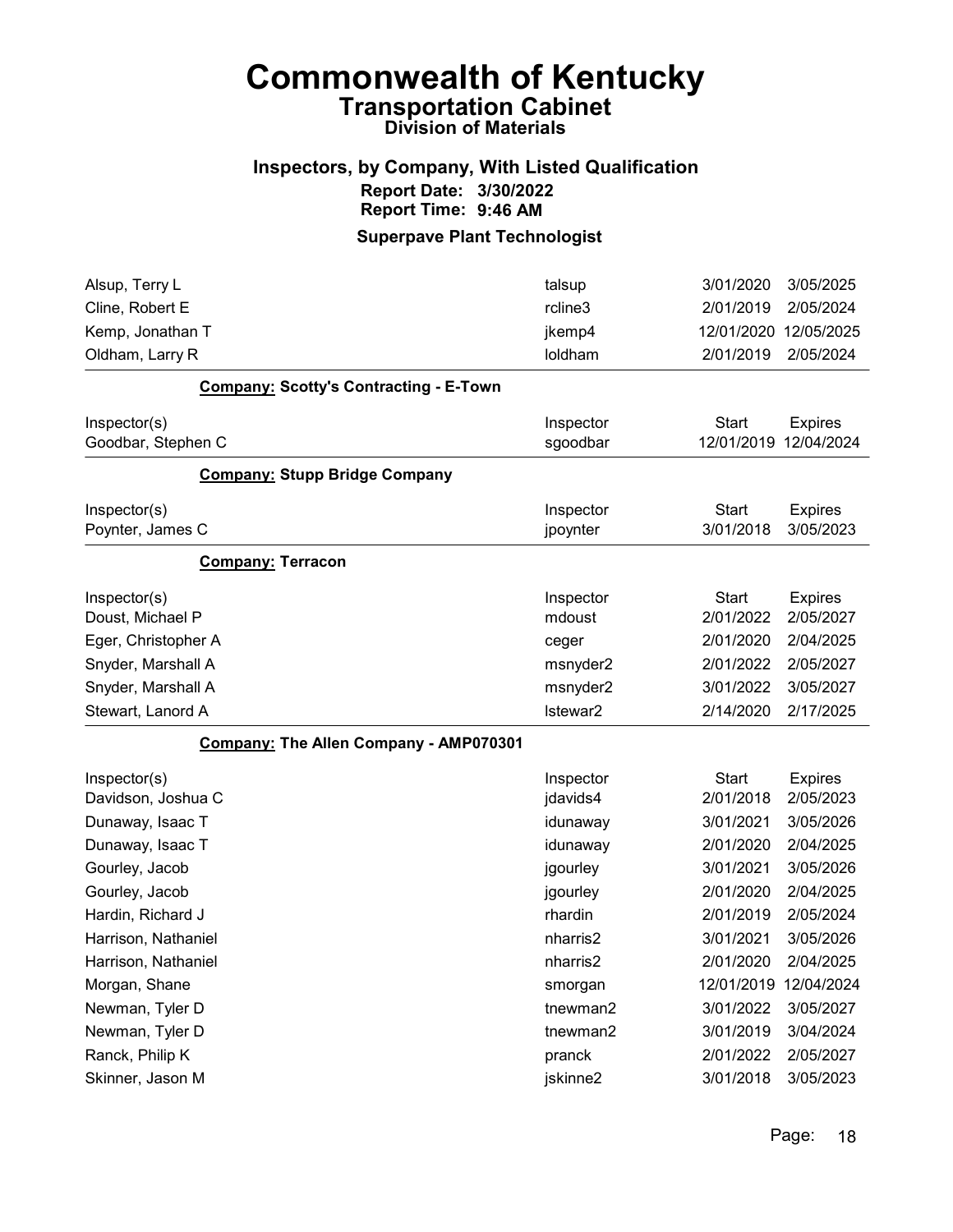# Inspectors, by Company, With Listed Qualification Report Date: 3/30/2022 Report Time: 9:46 AM

|                                                            | Company: The Allen Company - AMP070501       |                                   |                                 |                                          |
|------------------------------------------------------------|----------------------------------------------|-----------------------------------|---------------------------------|------------------------------------------|
| Inspector(s)<br>Holt, Adam B                               |                                              | Inspector<br>aholt                | <b>Start</b><br>1/01/2019       | <b>Expires</b><br>1/05/2024              |
|                                                            | Company: The Allen Company - AMP110306       |                                   |                                 |                                          |
| Inspector(s)<br>Griggs, Anthony W                          |                                              | Inspector<br>agriggs2             | <b>Start</b><br>3/01/2021       | <b>Expires</b><br>3/05/2026              |
|                                                            | <b>Company: The Allen Company - Richmond</b> |                                   |                                 |                                          |
| Inspector(s)<br>Branton, Teddy                             |                                              | Inspector<br>tbranton             | <b>Start</b><br>1/01/2018       | <b>Expires</b><br>1/05/2023              |
|                                                            | Company: The Allen Company - Winchester      |                                   |                                 |                                          |
| Inspector(s)<br>Holloway, William C<br>Holloway, William C |                                              | Inspector<br>chollowa<br>chollowa | Start<br>2/01/2022<br>3/01/2022 | <b>Expires</b><br>2/05/2027<br>3/05/2027 |
|                                                            | <b>Company: The Harper Company</b>           |                                   |                                 |                                          |
| Inspector(s)<br>Garas, Mina                                |                                              | Inspector<br>mgaras               | Start<br>4/01/2021              | <b>Expires</b><br>4/05/2026              |
| Garas, Mina                                                |                                              | mgaras                            | 2/01/2020                       | 2/04/2025                                |
| Kleem, Kevin T                                             |                                              | kkleem                            | 3/01/2018                       | 3/05/2023                                |
| Murriell, Phillip R                                        |                                              | pmurriel                          | 2/01/2020                       | 2/04/2025                                |
| Robbins, Steve M                                           |                                              | srobbins                          | 3/01/2020                       | 3/05/2025                                |
| Woods, Summer                                              |                                              | swoods                            | 2/01/2020                       | 2/04/2025                                |
|                                                            | <b>Company: Valley Asphalt Corporation</b>   |                                   |                                 |                                          |
| Inspector(s)<br>Brewster, Jonathan L                       |                                              | Inspector<br>jbrewste             | <b>Start</b><br>2/01/2018       | <b>Expires</b><br>2/05/2023              |
| Kilburn, Logan R                                           |                                              | <b>Ikilburn</b>                   | 2/01/2018                       | 2/05/2023                                |
| Montesi, Eugene H                                          |                                              | emontesi                          | 2/01/2018                       | 2/05/2023                                |
|                                                            | <b>Company: Walker Construction</b>          |                                   |                                 |                                          |
| Inspector(s)                                               |                                              | Inspector                         | Start                           | <b>Expires</b>                           |
| Dunn, Danny L                                              |                                              | ddunn1                            | 1/01/2021                       | 1/05/2026                                |